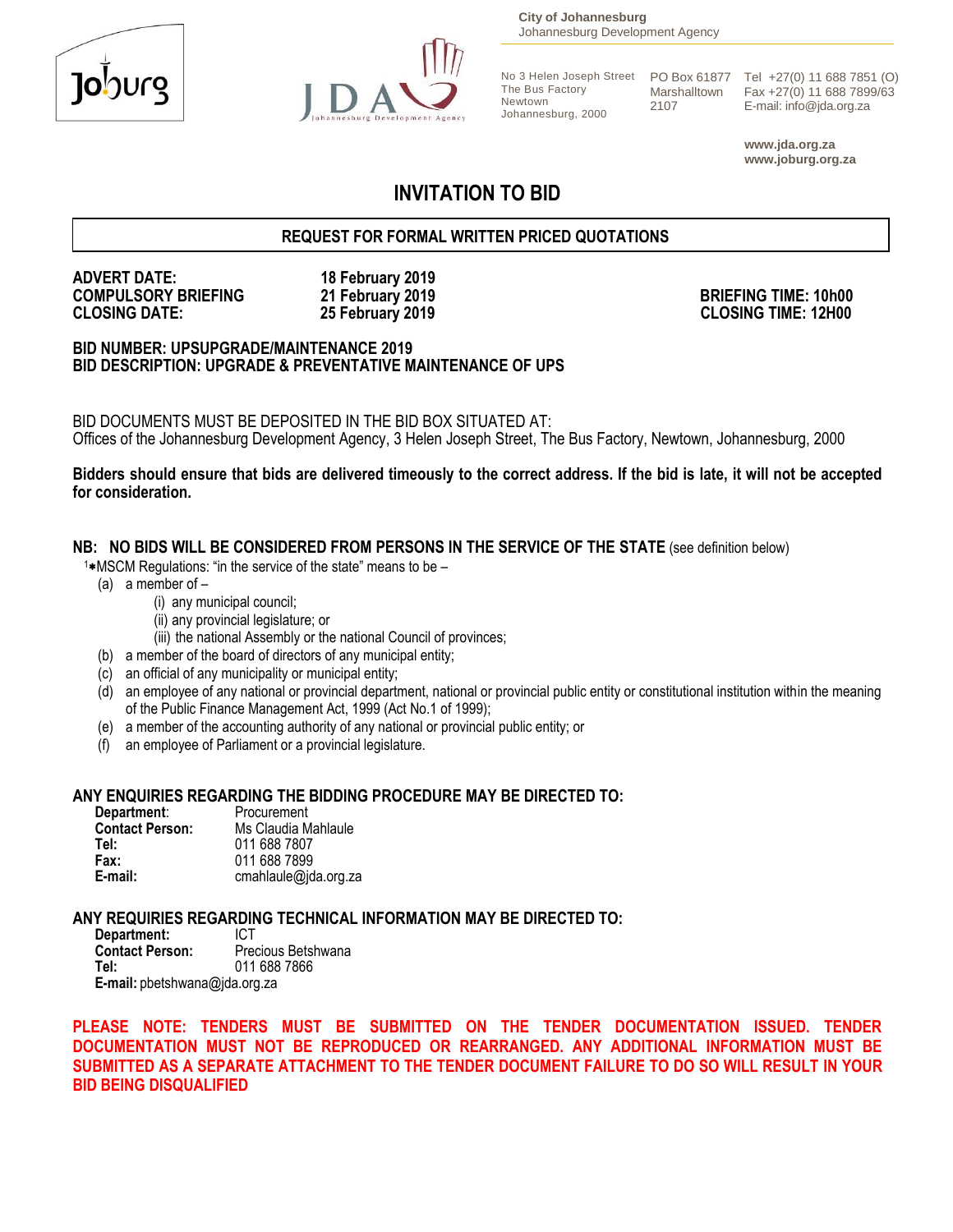# **OFFER**

# THE FOLLOWING PARTICULARS MUST BE FURNISHED **(FAILURE TO DO SO WILL RESULT IN YOUR BID BEING DISQUALIFIED)**

| <b>STREET ADDRESS</b>                   |  |  |
|-----------------------------------------|--|--|
| <b>TELEPHONE NUMBER</b>                 |  |  |
| <b>CELLPHONE NUMBER</b>                 |  |  |
| <b>FACSIMILE NUMBER</b>                 |  |  |
|                                         |  |  |
|                                         |  |  |
|                                         |  |  |
|                                         |  |  |
|                                         |  |  |
| <b>TOTAL BID PRICE</b>                  |  |  |
| <b>TOTAL BID PRICE in words</b>         |  |  |
|                                         |  |  |
|                                         |  |  |
|                                         |  |  |
|                                         |  |  |
| <b>SIGNATURE OF BIDDER</b>              |  |  |
| CAPACITY UNDER WHICH THIS BID IS SIGNED |  |  |
| <b>DATE</b>                             |  |  |

**THE ABOVE PARTICULARS MUST BE FURNISHED. FAILURE TO DO SO WILL RESULT IN THE BID BEING DISQUALIFIED**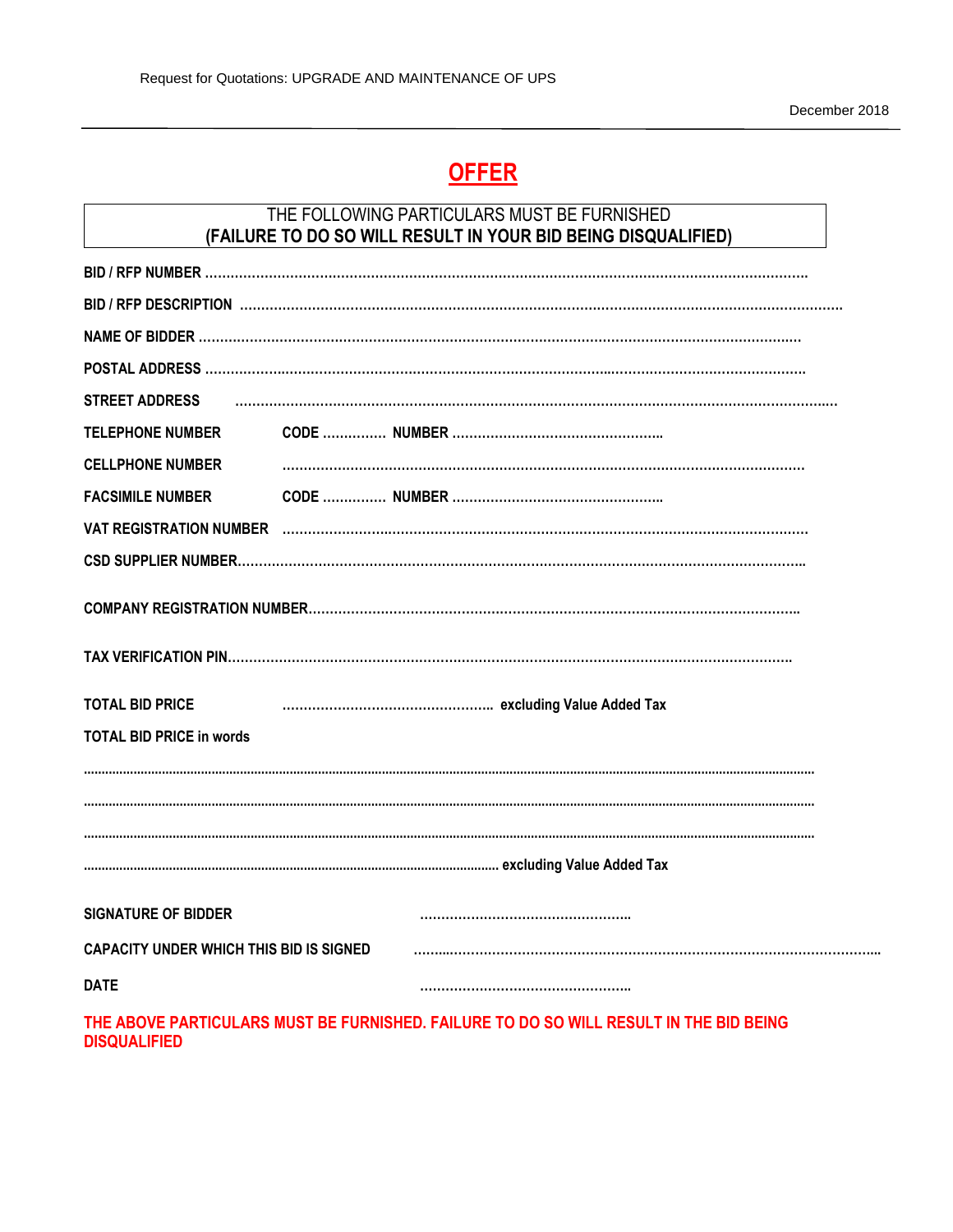### **The following conditions will apply:**

- A copy of a valid Tax Compliant Status Letter from SARS must be submitted. No award will be made to a service provider whose tax matters are not in order with the SARS.
- No award will be made to a service provider who is not registered on the National Treasury Central Supplier Database.
- An original and valid BBBEE status level verification certificate or a certified copy thereof must be submitted.
- **An EME must submit a sworn affidavit confirming the following :** 
	- **Annual turnover revenue of R10 million or less; and**
	- **Level of black ownership**

#### **Any misrepresentations in terms of the above constitutes a criminal offence as set out in the B-BBEE Act as amended**

- A copy of the bidder's latest municipal account in the name of the bidder or alternatively in the names of the directors / partners of the bidding entity must be submitted.
- $\bullet$  Price(s) quoted must be valid for at least thirty (30) days from date of your offer.
- Price(s) quoted must be firm and must be exclusive of VAT.
- If the price quoted is above R 30 000 (inclusive of VAT), the quotation will be evaluated in terms of the 80/20 preference point system as prescribed in the Preferential Procurement Framework Act (No. 5 of 2000).

#### **Failure to comply with these conditions may invalidate your offer.**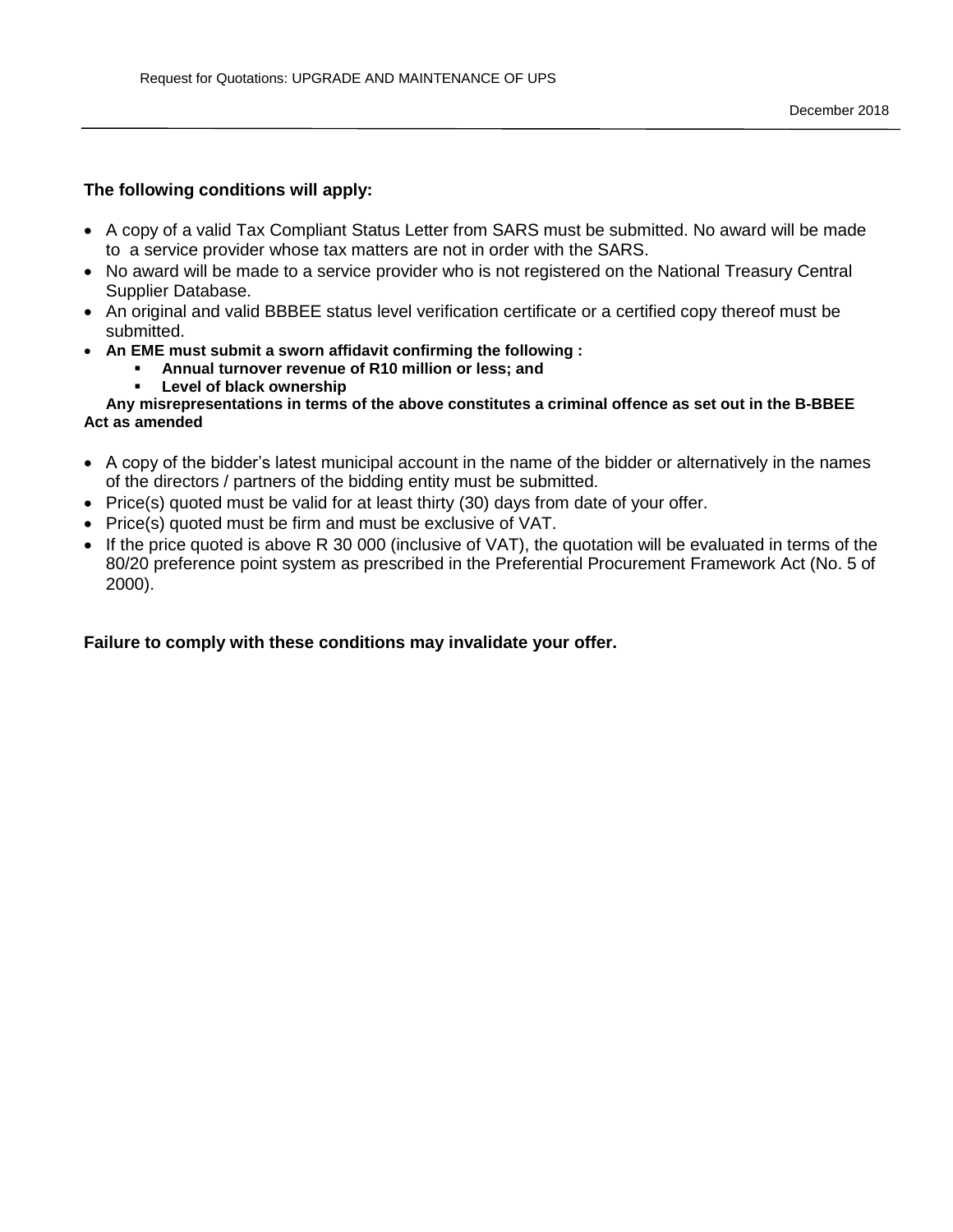#### **To all our stakeholders**

#### **RE: The channels of reporting fraudulent and Corrupt Activities**

The City of Johannesburg has a **zero-tolerance approach to Fraud, Theft, Corruption, Maladministration, and Collusion** by suppliers with employees. To reinforce this commitment, more channels have been added to report any Fraudulent and Corrupt activities.

Instances of corporate fraud and misconduct remain a constant threat to service delivery. The City of Johannesburg took a resolution to adopt strategic interventions aimed at combatting fraud and corruption. The City took a decision to centralize the reporting of fraudulent and corrupt activities through the establishment of an independent fraud hotline which is managed by independent service providers.

All people doing business with the Johannesburg Development Agency are encouraged to report any corrupt or illegal practice.

Employees are encouraged to report fraud, waste or other concerns suggestive of dishonest or illegal activities.

### **Anyone can report fraudulent and corrupt activities through one of the following channels:**

- Toll free number………………………………..0800 002 587
- Toll free Fax ……………………………………0800 007 788
- SMS (charged @ R1.50)………………………32840
- Email Address:…………………………………..anticorruption@tip-offs.com
- Web site:…………………………………………www.tip-off.com
- Free post:…………………………………………Free post, KNZ 138, Umhlanga, 4320



Let's join hands to take up the Fight against Fraud and Corruption in our society.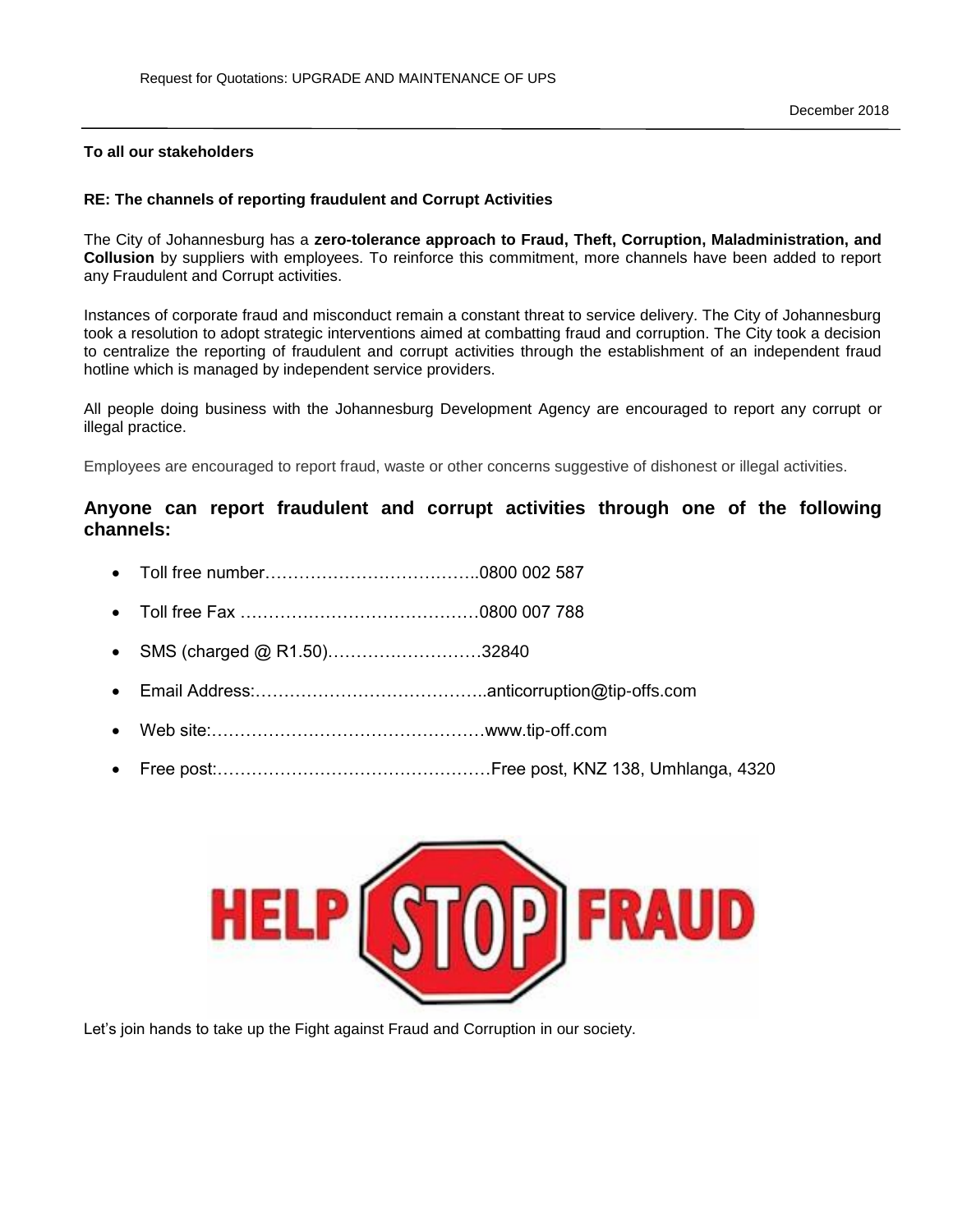# **REQUEST FOR FORMAL WRITTEN PRICE QUOTATIONS: AD-HOC UPGRADES & PREVENTATIVE MAINTENANCE OF UPS**

### **1. INTRODUCTION**

The Johannesburg Development Agency (JDA) is requesting proposals from service providers of Uninterrupted Power Supplies Services (UPS Services), at its Bus Factory premises ,at 3 Helen Joseph Street, Newtown, Johannesburg.

# **2. SCOPE OF WORK AND DELIVERABLES**

The JDA currently owns an **EATON 9355 UPS**. The JDA intends to upgrade this UPS to increase capacity to cater for a downtime period of between 2-5 hours. The JDA therefore is soliciting the services of an electrician and a UPS Service provider to collectively undertake the following scope of work;

- (1) Upgrade of UPS
- (2) Maintenance
- (3) Load balancing on the DB box (Three phase) and UPS

### **3. COMPULSORY BRIEFING SESSION**

Bidders are invited to attend a compulsory briefing session on **21 February 2019 at 10h00 at the JDA offices, The Bus Factory, No.3 Helen Joseph Street, Newtown.**

### **4. DURATION**

The duration of the appointment period will be for 12 months.

### **5. NOTES FOR PRICING**

The basis for fee proposals is outlined in item 6.1 below. This is followed by item 5.3 which applicants are required to take note of.

**5.1** Tenderers are to replicate the table below and submit as part of their fee proposal and the total fee must be carried to the "Offer" page. Failure to price as required will result in the tender been disqualified for non-compliance.

Detailed below is information upon which fees must be based for the project (**refer to item 3 above for detailed scope of work)**. This is followed by **item number 5.3 which ALL applicants are required to take careful note of.**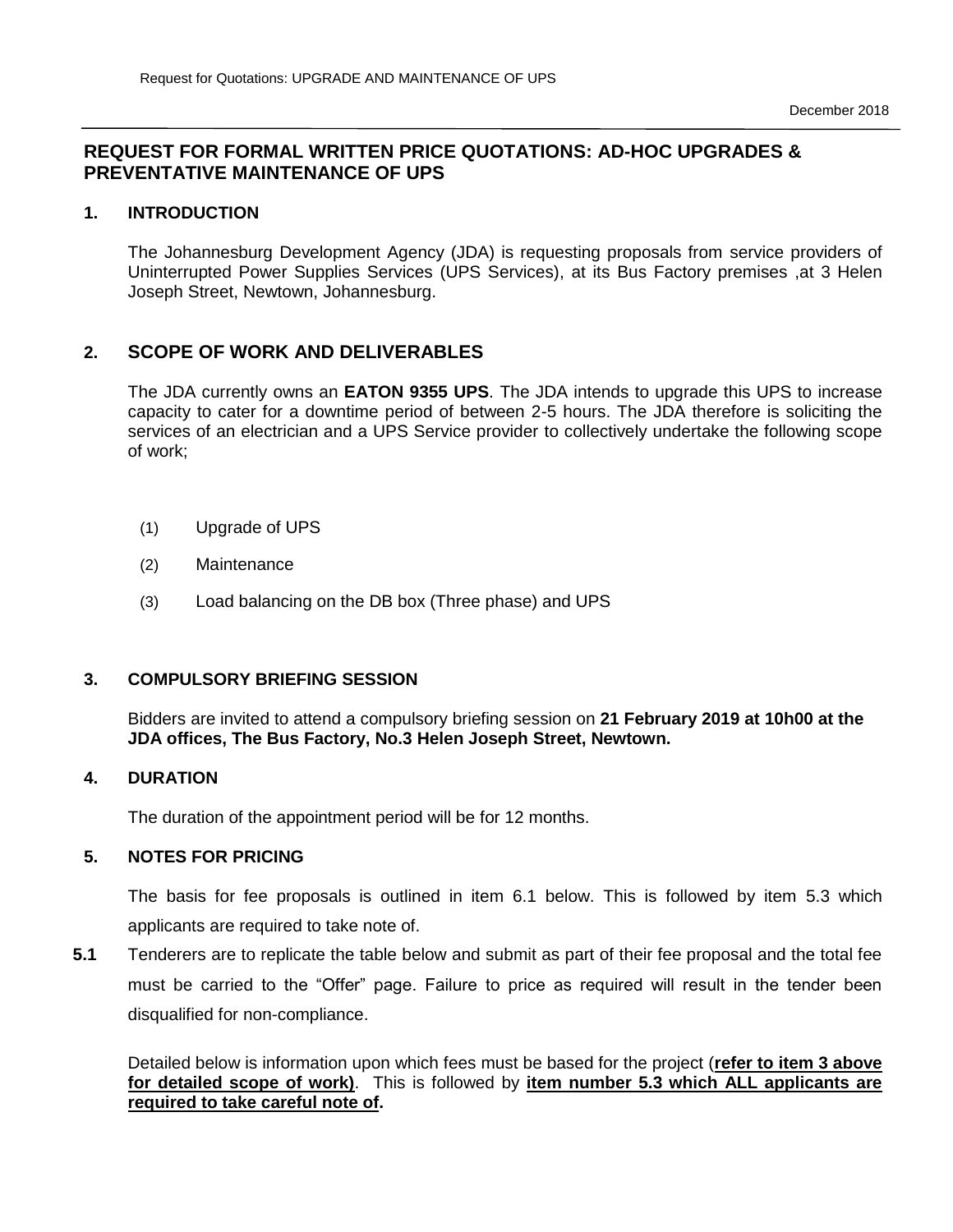### **5.2 PRICING TABLE**

#### **Table A-Labour**

| No | <b>Description</b> | <b>Rate per Hour</b> |
|----|--------------------|----------------------|
|    | UPS technician     |                      |
| 2  | Electrician        |                      |
|    | Total              |                      |

#### **Table B-Battery Replacements**

| <b>Description</b> | <b>Voltage</b> | <b>Price /battery</b> |
|--------------------|----------------|-----------------------|
| <b>Battery</b>     |                |                       |
| <b>Battery</b>     |                |                       |
| Battery            |                |                       |
| <b>Battery</b>     |                |                       |
| <b>Total</b>       |                |                       |

#### **Table C-Other components**

| <b>Component</b> | <b>Price</b> |  |
|------------------|--------------|--|
|                  |              |  |
|                  |              |  |
|                  |              |  |
|                  |              |  |
|                  |              |  |
|                  |              |  |
|                  |              |  |
|                  | <b>Total</b> |  |

### **TOTAL FEE TO BE TRANSFERRED TO THE OFFER PAGE**

Tenderers must ensure that the final TOTAL FEE is correctly carried to the "offer" page .**In this instance the sum Total of Table A +Table B is the Final Total to be transferred to the offer page.** The value recorded on the offer page will be regarded as the tendered amount.

**Failing to price as required will result in the tender being disqualified.**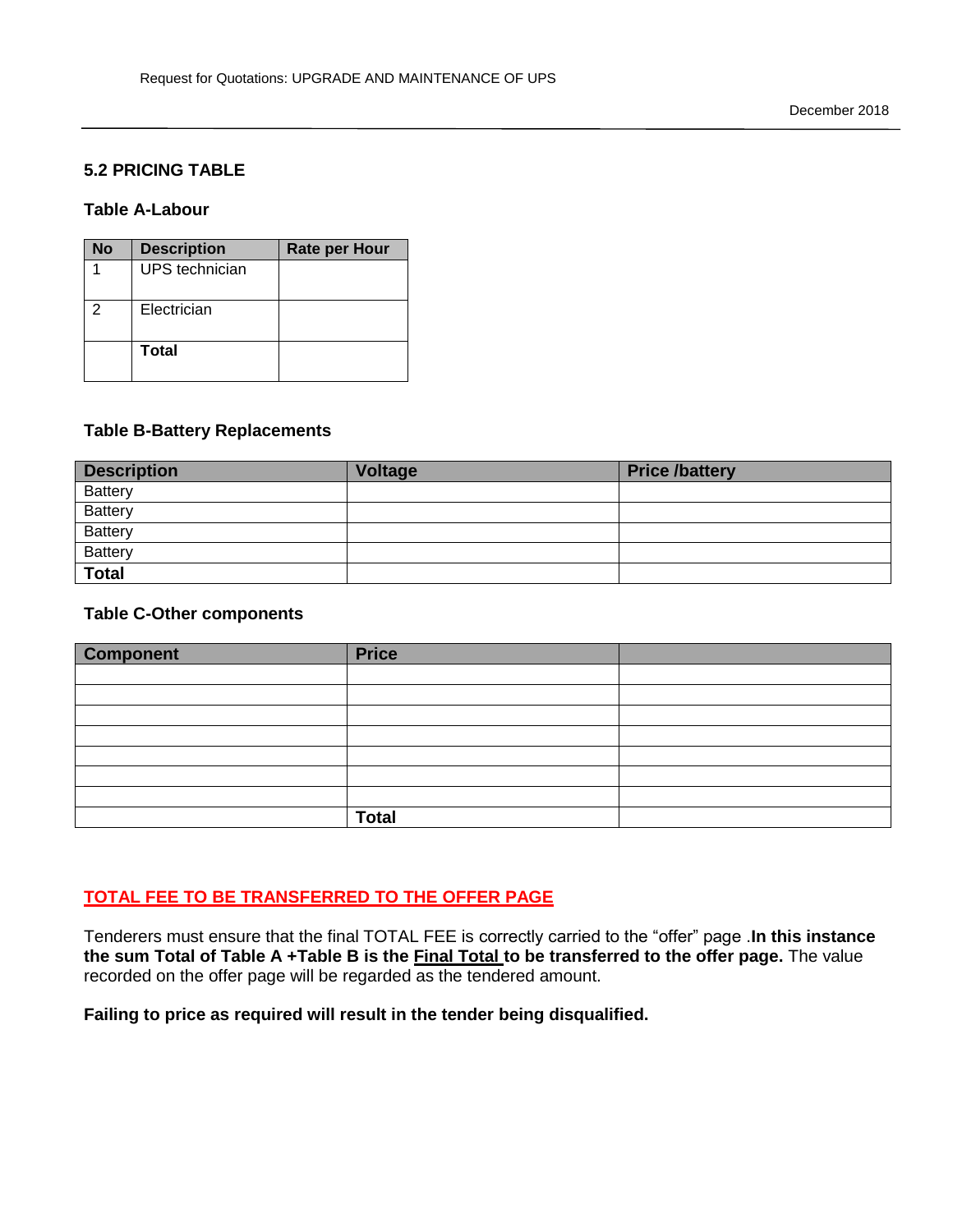### **5.3 Notes**

- **5.3.1 Tenderers must ensure that the final TOTAL FEE is correctly carried over to the "offer" page. The value recorded on the offer page will be regarded as the tendered amount to render services. Failing to price as required will result in the tender being disqualified.**
- **5.3.2** Fees **must** include standard disbursements such as typing, reproduction, copying, binding of documents, telephonic / electronic and facsimile communications, courier, local travel and accommodation, etc.
- **5.3.3** It is the responsibility of the bidder to ensure that they have a local office within the geographical area of City of Johannesburg as the JDA will not be responsible for accommodation and travelling costs.
- *5.3.4* The electrician must be registered with the Engineering Council of South Africa (ECSA ).Failure to produce proof of registration will result in disqualification .

#### **6 PRESENTATION OF QUOTATIONS**

Submissions are to consist of a short **(not to exceed 15 pages)** and comprehensible report that must provide the JDA with sufficient information to make a sound and fair evaluation of the quotation as well as the experience and capability of the applicant to undertake and manage the project successfully. The report should **use the same item numbers as below** for the required sections of the report.

The following information must be clearly spelt out:

- 6.1 **BRIEF** company background, lists of SIMILAR (not all) projects (including client name, contact person, telephone number, value of the project, and the consulting fee value, nature of the project, required deliverables).
- 6.2 A copy of a valid Tax Compliant Status Letter from SARS. No award will be made to a service provider whose tax matters are not in order with the South African Revenue Services.
- 6.3 No award will be made to a service provider who is not registered with National Treasury Central Supplier Database.
- 6.4 A copy of the tenderer's latest municipal rates account in the name of the tenderer or alternatively in the names of the Directors / Partners of the tendering entity. Copies of lease agreements **will be accepted.**
- 6.5 An original and valid BBBEE status levels verification certificate or a certified copy thereof, substantiating the bidding entities BBBEE rating. Only certificates issued by verification agencies accredited by the South African Accreditation System (SANAS), or by registered auditors approved by the Independent Regulatory Board of Auditors (IRBA) will be accepted. An EME must submit a sworn affidavit confirming the following:
	- Annual Turnover Revenue of R10 million or less; and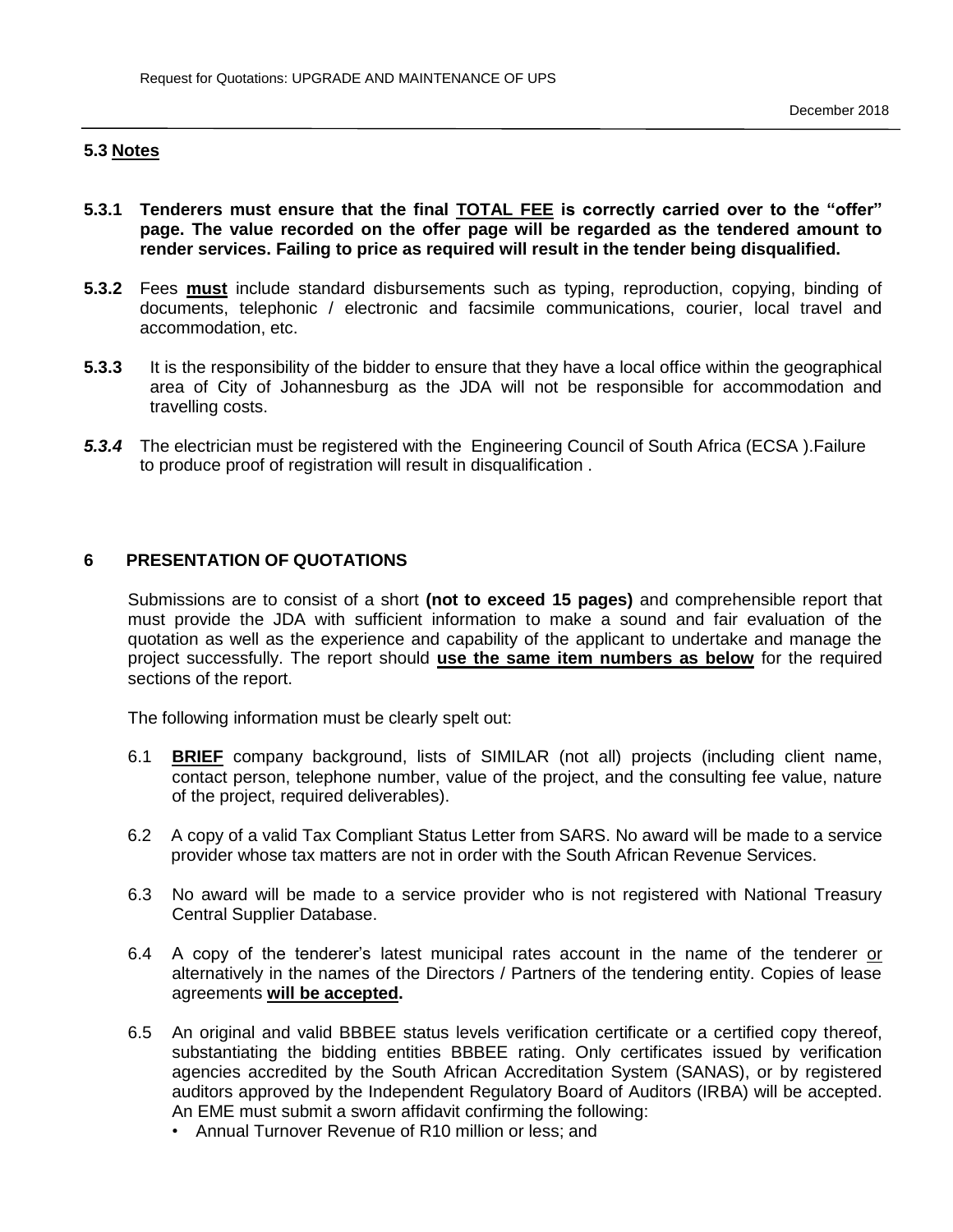- Level of Black ownership
- Any misrepresentation in terms of bullet point above constitutes a criminal offence as set out in the B-BBEE Act as amended.
- 6.6 A **CERTIFIED COPY** of the organisation's Professional Indemnity Insurance indicating the value per claim, excess, and expiry date. If applicable.
- 6.7 An original letter from the tenderer's bank confirming account information.
- 6.8 A statement from an independent auditor / accountant regarding the tenderer's financial standing to undertake this project.
- 6.9 Bidders are required to submit detailed quotations based on the required deliverables defined in rand terms. Applicants are to illustrate the fee proposal linked to deliverables. All disbursements, etc. are to be **included** in the quotations.
- 6.10 A detailed approach and methodology statement wherein the approach to be followed in each stage of the project is outlined with clear identification of the deliverables in each stage. This section should show the tenderer's understanding of the process and input required towards the completion of the required services.
- 6.11 A statement from an independent auditor / accountant regarding the tenderer's financial standing to undertake these services.
- 6.12 A statement of the organisation's turnover per annum over the last 2 years and also a statement of estimated turnover commitments.
- 6.13 A completed RFQ document with all sections filled in (references in the RFQ to other documentation attached will NOT be considered.)
- 6.14 An original and valid BBBEE status level verification certificate or a certified copy thereof, substantiating the bidding entities BBBEE rating. Only certificates issued by verification agencies accredited by the South African Accreditation System (SANAS), or by registered auditors approved by the Independent Regulatory Board of Auditors (IRBA) will be accepted.
- 6.15 A copy of the bidding entity's latest municipal rates account in the name of the bidding entity or alternatively in the names of the directors / partners of the bidding entity. Copies of lease agreements or accounts from a lessor will not be accepted.
- 6.16 A statement from an independent auditor / accountant regarding the tenderer's financial standing to undertake this project AND audited financial statements for the past two years.
- 6.17 A schedule of completed contracts of a **similar** nature to this project. The following details  **must** be included on the schedule:
	- $\triangleright$  Description of the project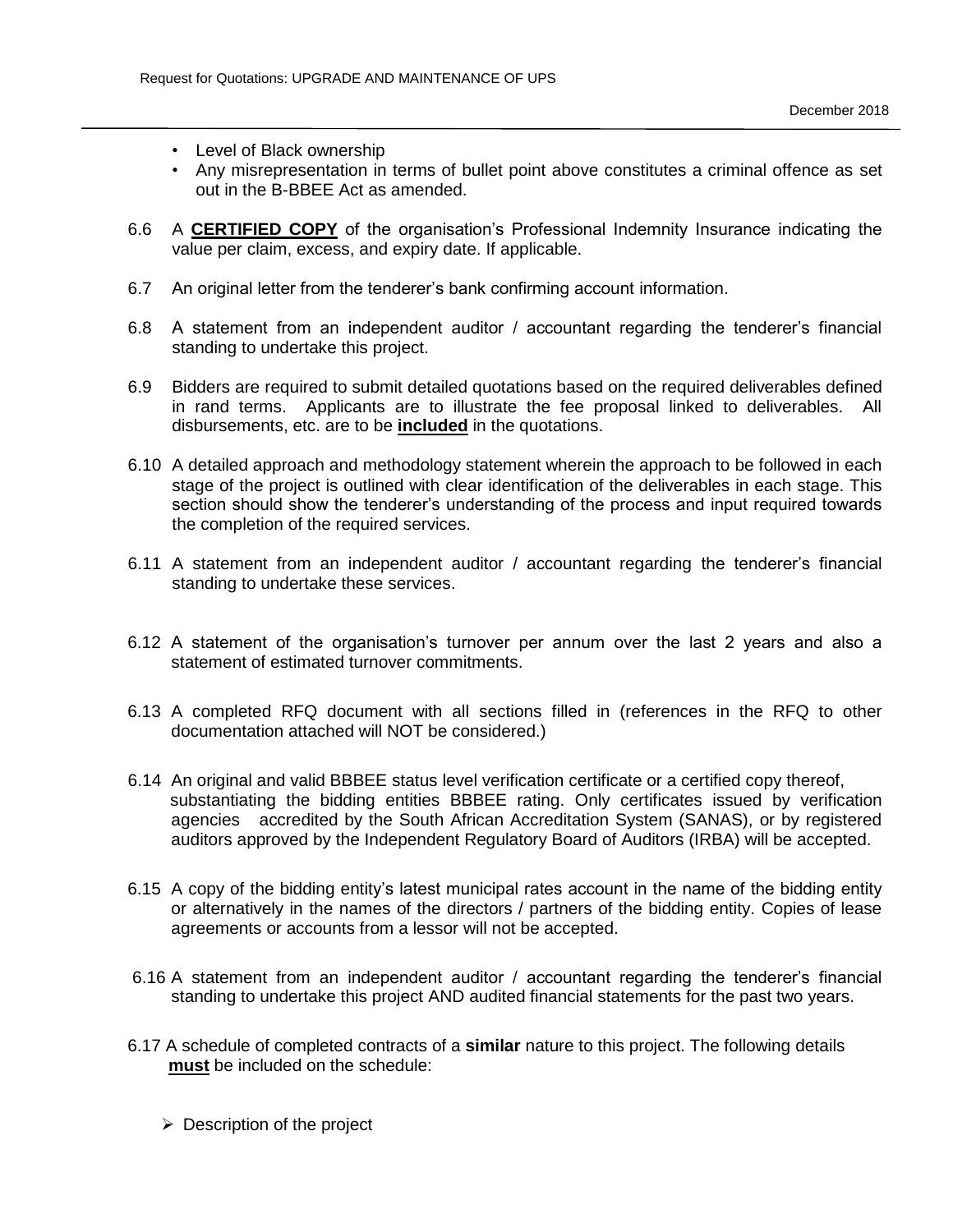- $\triangleright$  Service rendered
- $\triangleright$  Name of employer / client and their representative's contact details
- $\triangleright$  Cost of the works
- $\triangleright$  Fee obtained for services
- $\triangleright$  Date of completion
- 6.18 Provide information on the individuals who will be assigned to **this project (NOT the entire company)**. The following **must** be addressed:
	- $\triangleright$  role/s and responsibility/ies on this project
	- $\triangleright$  relevant qualifications
	- $\triangleright$  number of years of relevant experience in the construction industry in local government
	- $\triangleright$  a percentage estimate of the time planned to be dedicated to this project by each person
- 6.19 The forms A to F annexed, must be scrutinized, completed in full and submitted together with your RFQ.

**Failure to comply with the requirements in item 5 will result in tenderers been negatively scored for responsiveness or disqualified for non-compliance.**

#### **Note for consortium and joint ventures**

**Failure to comply with the requirements above will result in tenderers been negatively scored for responsiveness or disqualified for non-compliance. Note for consortium and joint ventures**

- The items above are to be addressed and completed by **EACH** member of the consortium or joint venture.
- An agreement between all parties of the consortium or joint venture is to accompany the tender submission
- A lead consultant is to be appointed and noted in the submission

**Failure to comply with these conditions may invalidate your offer.**

### **7. ASSESSMENT CRITERIA**

Submissions will be evaluated on the criteria to follow:

- Technical
- BBBEE status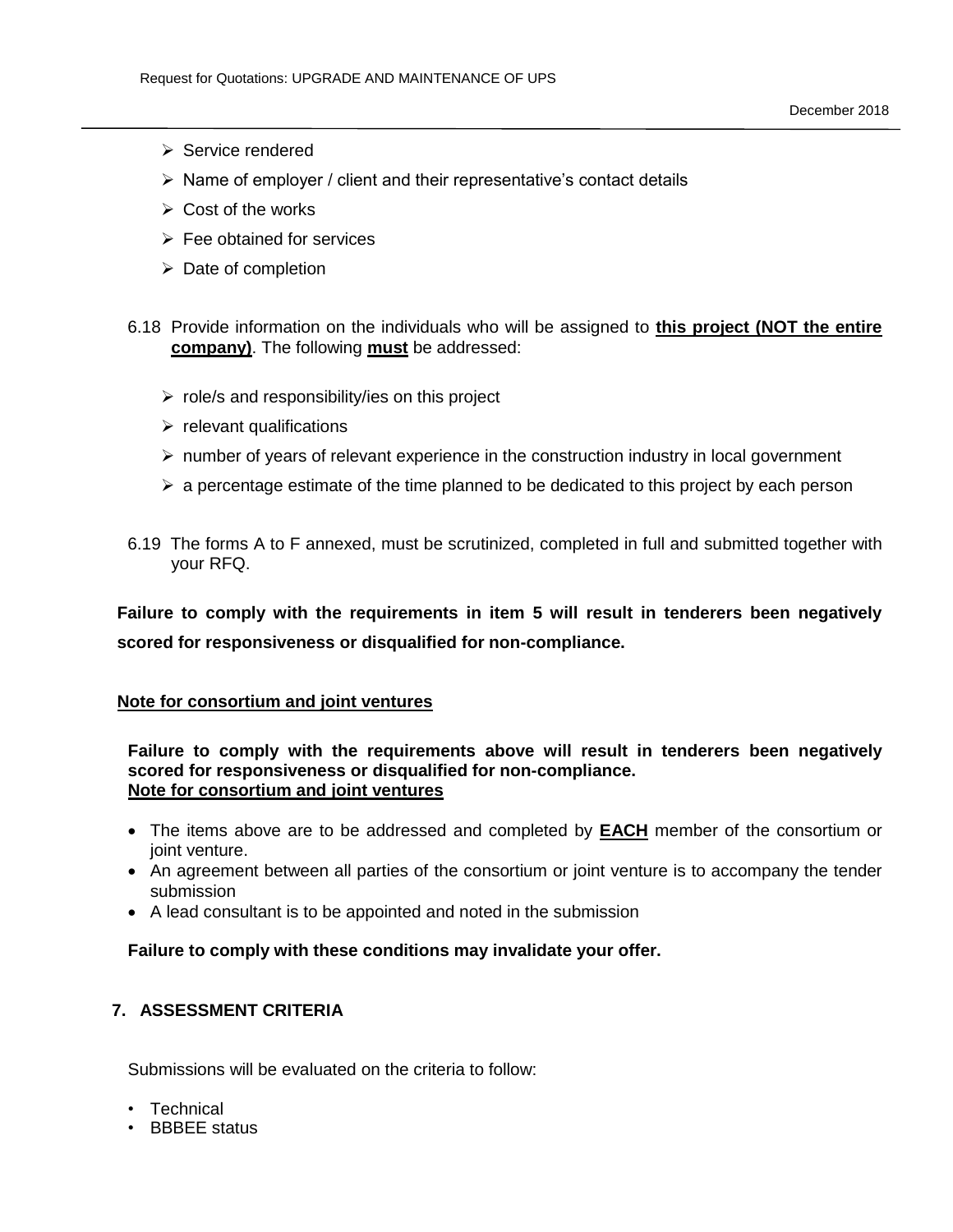• Price / BBBEE

### **Technical**

The technical assessment is based on the criteria set-out below.

The technical assessment is based on the criteria set-out below namely (i) key returnable documents, (ii) the experience of the company in UPS services

 Tenderers will have to submit compliant documents and score a minimum number of points in the technical evaluation in order to be considered further in the evaluation process.

| (i) KEY<br><b>RETURNABLE</b><br><b>DOCUMENTS</b>                                                                                           | <b>Total Points</b> | <b>Criteria</b>                                                                                                                                                                                                                                                                                                            | <b>Description</b><br>of Criteria                                                                                                                                                    | <b>Points</b>  |
|--------------------------------------------------------------------------------------------------------------------------------------------|---------------------|----------------------------------------------------------------------------------------------------------------------------------------------------------------------------------------------------------------------------------------------------------------------------------------------------------------------------|--------------------------------------------------------------------------------------------------------------------------------------------------------------------------------------|----------------|
| A                                                                                                                                          | 20                  | Company registration<br>documents                                                                                                                                                                                                                                                                                          | Points will only                                                                                                                                                                     | 3              |
|                                                                                                                                            |                     | Latest municipal<br>account / Lease<br>agreement                                                                                                                                                                                                                                                                           | be allocated<br>for key<br>returnable                                                                                                                                                | $\overline{2}$ |
|                                                                                                                                            |                     | A statement from an<br>independent auditor /<br>accountant regarding<br>the tenderer's financial<br>standing to undertake<br>this project.                                                                                                                                                                                 | documents<br>submitted                                                                                                                                                               | 3              |
|                                                                                                                                            |                     | Certified copies of<br>directors / partners<br>identity documents                                                                                                                                                                                                                                                          |                                                                                                                                                                                      | $\overline{2}$ |
|                                                                                                                                            |                     | Forms A to F<br>completed in full and<br>signed                                                                                                                                                                                                                                                                            |                                                                                                                                                                                      | 10             |
| (ii) KEY<br><b>PERSONNEL</b><br><b>EXPERIENCE</b>                                                                                          | <b>Total Points</b> | <b>Criteria</b>                                                                                                                                                                                                                                                                                                            | <b>Description of</b><br>criteria                                                                                                                                                    | <b>Points</b>  |
| <b>B1</b><br><b>Key Personnel</b><br><b>Experience and</b><br><b>Track record for</b><br><b>UPS technician &amp;</b><br><b>Electrician</b> | $\overline{50}$     | <b>UPS Technician-(7-</b><br>10) years' minimal<br>hands on experience<br>in the operation,<br>maintenance and<br>repair of large frame<br><b>Uninterrupted Power</b><br>Supplies (UPS),<br><b>Battery Backup</b><br>Systems, and Primary<br>Logic Controllers<br>(PLC's) supporting<br>communications/data<br>facilities. | Points will only be<br>allocated for<br>experience in<br>related projects<br>Project information<br>contained<br>elsewhere in the<br>tender submission<br>will not be<br>considered. | 50             |

### **Total points 170 Minimum points required is 102 (60%)**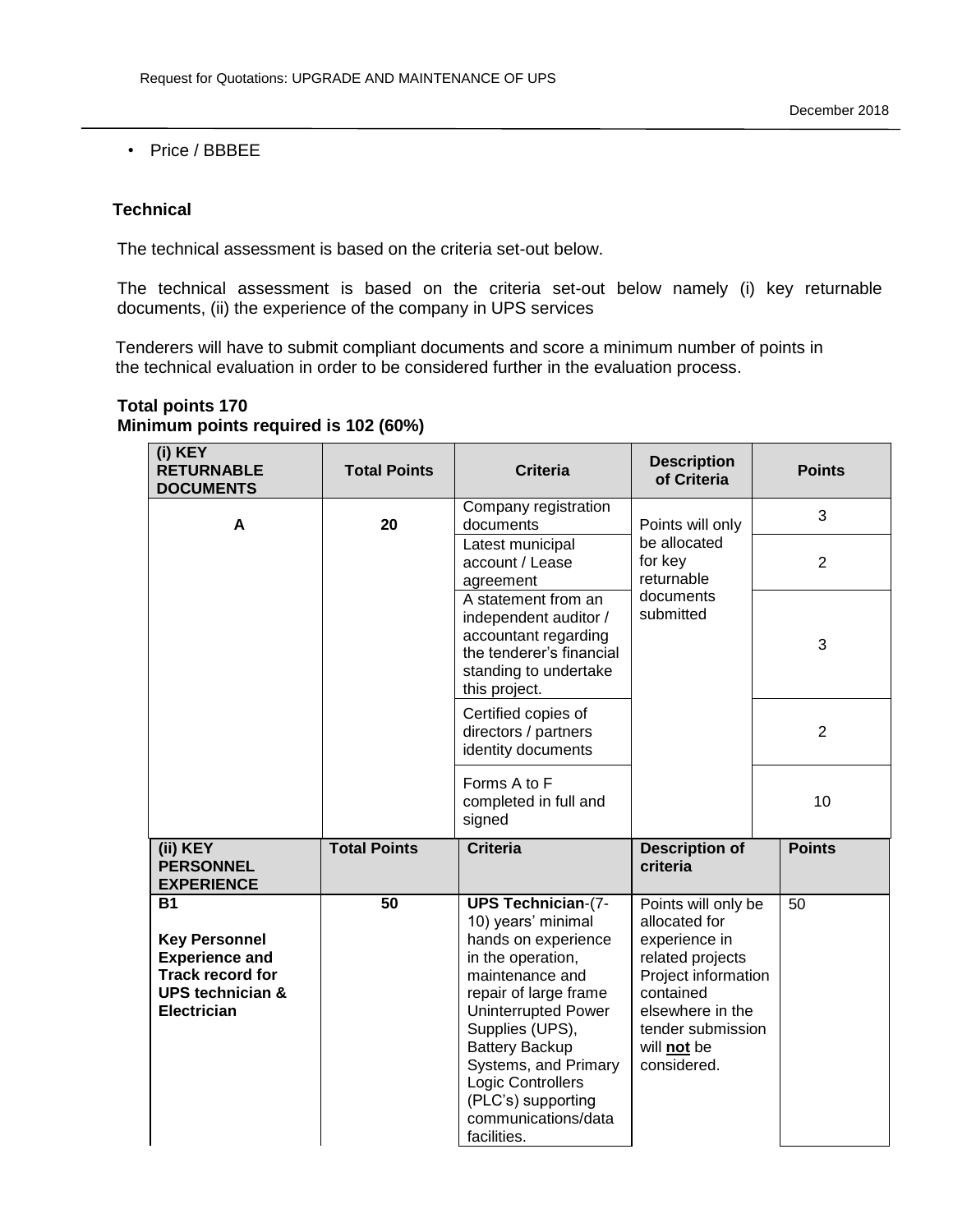|                                                |                     | Electrician-(7-10)<br>years experience in<br>wiring of UPS<br><b>UPS Technician-(5 -</b><br>7) years minimal<br>hands on experience<br>in the operation,<br>maintenance and<br>repair of large frame<br><b>Uninterrupted Power</b><br>Supplies (UPS),<br><b>Battery Backup</b><br>Systems, and Primary<br>Logic Controllers<br>(PLC's) supporting<br>communications/data<br>facilities.<br>Electrician-(5-7)<br>years experience in<br>wiring of UPS<br><b>UPS Technician-(3-5)</b><br>years' minimal hands |                                                                           | 30<br>10      |
|------------------------------------------------|---------------------|-------------------------------------------------------------------------------------------------------------------------------------------------------------------------------------------------------------------------------------------------------------------------------------------------------------------------------------------------------------------------------------------------------------------------------------------------------------------------------------------------------------|---------------------------------------------------------------------------|---------------|
| (iii) COMPANY                                  | <b>Total Points</b> | on experience in the<br>operation,<br>maintenance and<br>repair of large frame<br><b>Uninterrupted Power</b><br>Supplies (UPS),<br><b>Battery Backup</b><br>Systems, and Primary<br>Logic Controllers<br>(PLC's) supporting<br>communications/data<br>facilities.<br>Electrician-(3-5)<br>years minimal<br>experience in wiring of<br><b>UPS</b><br><b>Criteria</b>                                                                                                                                         | <b>Description of</b>                                                     | <b>Points</b> |
| <b>EXPERIENCE</b>                              |                     |                                                                                                                                                                                                                                                                                                                                                                                                                                                                                                             | criteria                                                                  |               |
| <b>B1</b><br>Company<br><b>Experience and</b>  | 50                  | Five or more projects<br>completed with a total<br>value of over R<br>500,000.00                                                                                                                                                                                                                                                                                                                                                                                                                            | Points will only be<br>allocated for<br>experience in<br>related projects | 50            |
| <b>Track record for</b><br><b>UPS Services</b> |                     | Three to four projects<br>completed with a total<br>value less than R 500,<br>000.00                                                                                                                                                                                                                                                                                                                                                                                                                        | Project information<br>contained<br>elsewhere in the<br>tender submission | 30            |
|                                                |                     | One to two project<br>completed with a<br>value less than R<br>500,000.00                                                                                                                                                                                                                                                                                                                                                                                                                                   | will not be<br>considered.                                                | 10            |
| (iv) Contactable                               | <b>Total Points</b> | <b>Criteria</b>                                                                                                                                                                                                                                                                                                                                                                                                                                                                                             | <b>Description of</b>                                                     | <b>Points</b> |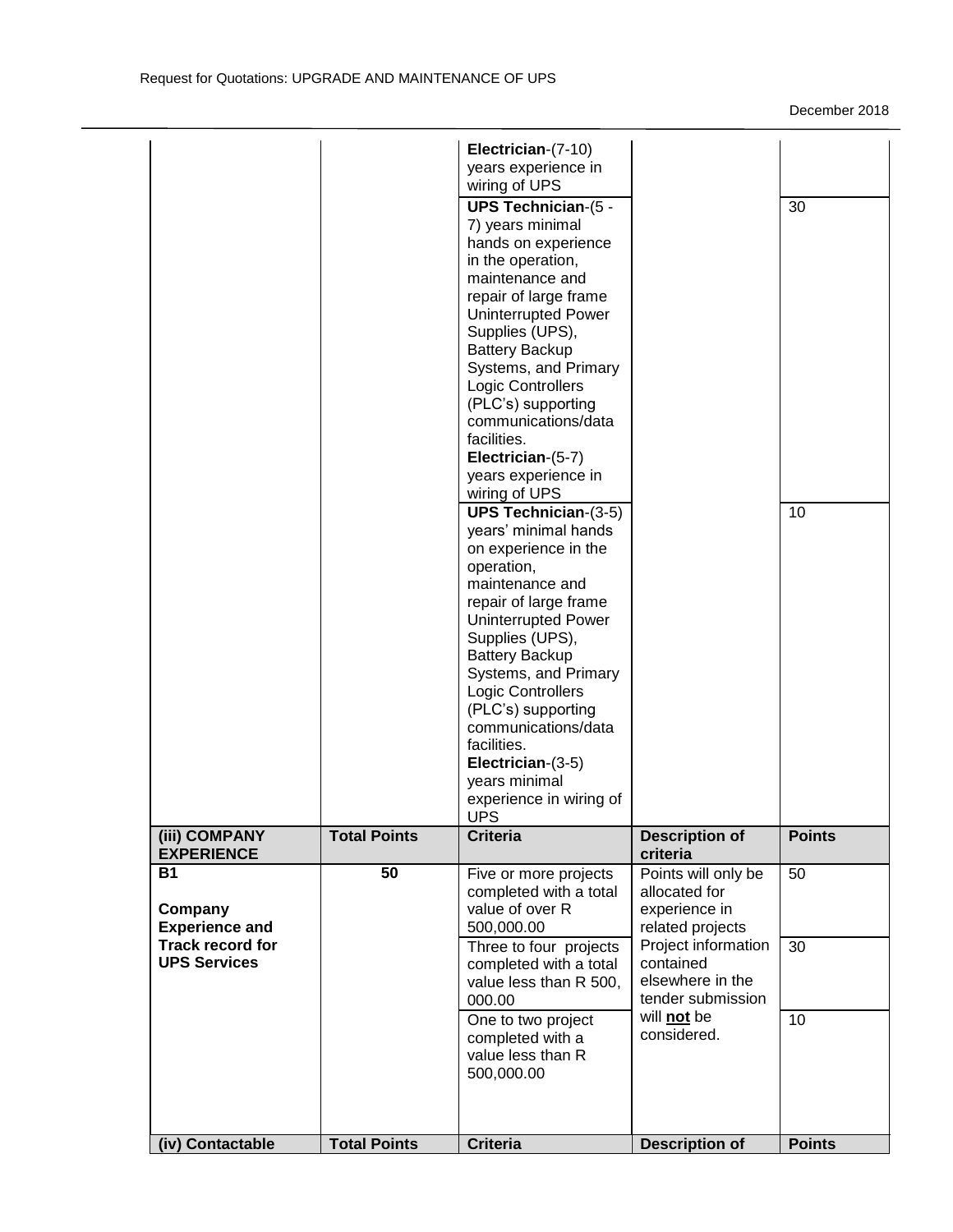| references                                                                           |    |                                                  | criteria                                                                                                                       |                 |
|--------------------------------------------------------------------------------------|----|--------------------------------------------------|--------------------------------------------------------------------------------------------------------------------------------|-----------------|
| <b>B2</b><br>Contactable<br>reference (on client<br>letterhead) in<br>relation to B1 | 50 | Five or more<br>satisfactory<br>references       | Points will only<br>be allocated for<br>references on<br>similar projects<br>as listed in the<br>scheduled<br>requested        | $\overline{50}$ |
|                                                                                      |    | Only three to four<br>satisfactory<br>references | References<br>must be on the<br>client's<br>letterhead or on<br>a document<br>stamped by the<br>client and must<br>confirm the | 30              |
|                                                                                      |    | Only one to two<br>satisfactory<br>references    | project<br>description,<br>services<br>rendered in order<br>to obtain the<br>points.                                           | 10              |
|                                                                                      |    |                                                  | If any of the<br>required<br>information<br>does not appear<br>in the reference,<br>zero points will<br>be awarded.            |                 |
|                                                                                      |    |                                                  |                                                                                                                                |                 |

### **7.2 BBBEE Status**

Having completed a technical evaluation, points will be awarded for empowerment (BBBEE), in accordance with the Preferential Procurement Regulations 2017 published in Government Gazette No. 40553 dated 20 January 2017. The following table is applicable in this regard:

| <b>B-BBEE Status Level</b>          | <b>Number of Points</b> |
|-------------------------------------|-------------------------|
| Of Contributor                      | Tenders up to R50       |
|                                     | million                 |
|                                     | 20                      |
| 2                                   | 18                      |
| 3                                   | 14                      |
|                                     | 12                      |
| 5                                   | 8                       |
| 6                                   | 6                       |
|                                     |                         |
| Զ                                   | 2                       |
| <b>Non-Compliant</b><br>contributor |                         |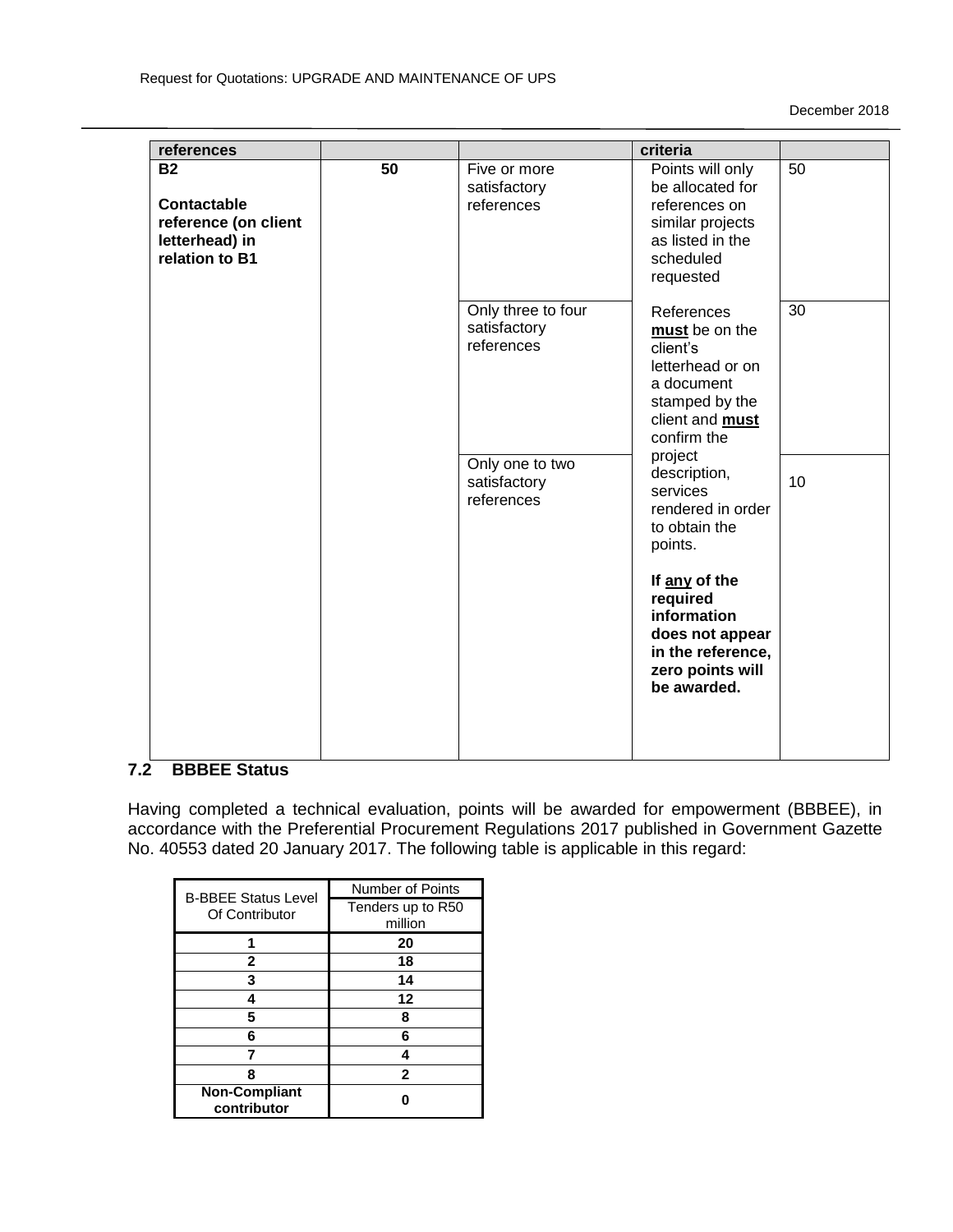Notes:

- 7.2.1 "B-BBEE status level of contributor" means the B-BBEE status received by a measured entity based on its overall performance using the relevant scorecard contained in the Codes of Good Practice on Black Economic Empowerment, issued in terms of section 9(1) of the Broad-Based Black Economic Empowerment Act ( Act No.53 of 2003).
- 7.2.2 Tenderers must submit their original and valid B-BBEE status level verification certificate or a certified copy thereof, substantiating their B-BBEE rating. Certificates issued by either verification agencies accredited by the South African Accreditation System (SANAS) or by registered auditors approved by the Independent Regulatory Board for Auditors (IRBA) are acceptable.
- 7.2.3 An EME must submit a sworn affidavit confirming the following:
	- Annual Turnover Revenue of R10 million or less; and
	- Level of Black ownership
	- Any misrepresentation in terms of bullet point above constitutes a criminal offence as set out in the B-BBEE Act as amended.
- 7.2.4 The submission of such certificates must comply with the requirements of instructions and guidelines issued by the National Treasury and be in accordance with notices published by the Department of Trade and Industry in the Government Gazette.
- 7.2.5 A trust, consortium or joint venture will qualify for points for their B-BBEE status level as a legal entity, provided that the entity submits their B-BBEE status level certificate.
- 7.2.6 A trust, consortium or joint venture will qualify for points for their B-BBEE status level as an unincorporated entity, provided that the entity submits their consolidated B-BBEE scorecard as if they were a group structure and that such a consolidated B-BBEE scorecard is prepared for every separate tender.
- 7.2.7 A person will not be awarded points for B-BBEE status level if it is indicated in the tender documents that such a tenderer intends sub-contracting more than 25% of the value of the contract to any other enterprise that does not qualify for at least the points that such a tenderer qualifies for.
- 7.2.8 A person awarded a contract will not be permitted to sub-contract more than 25% of the value of the contract to any other enterprise that does not have an equal or higher B-BBEE status level than the person concerned.

### **7.3 Price and Empowerment**

Having completed a technical evaluation, the procedure for the evaluation of technically qualifying tenders is Method 2 (Price and Preferences). The Preference Point System assigns a score to each tenderer based on the tender price and on the tenderer's BBBEE status. These scores are combined to determine an overall score for the tender. The tender with the highest score will be considered for acceptance.

The Preference Point System will be applied as follows:

- 80 points are assigned to price
- Up to 20 points are assigned to BBBEE status per the table under item 6.2

#### The total preference points for a tender are calculated with the formula

# **PP = P<sup>s</sup> + Pbee Where**

**PP** is the total number of preference points scored by the tenderer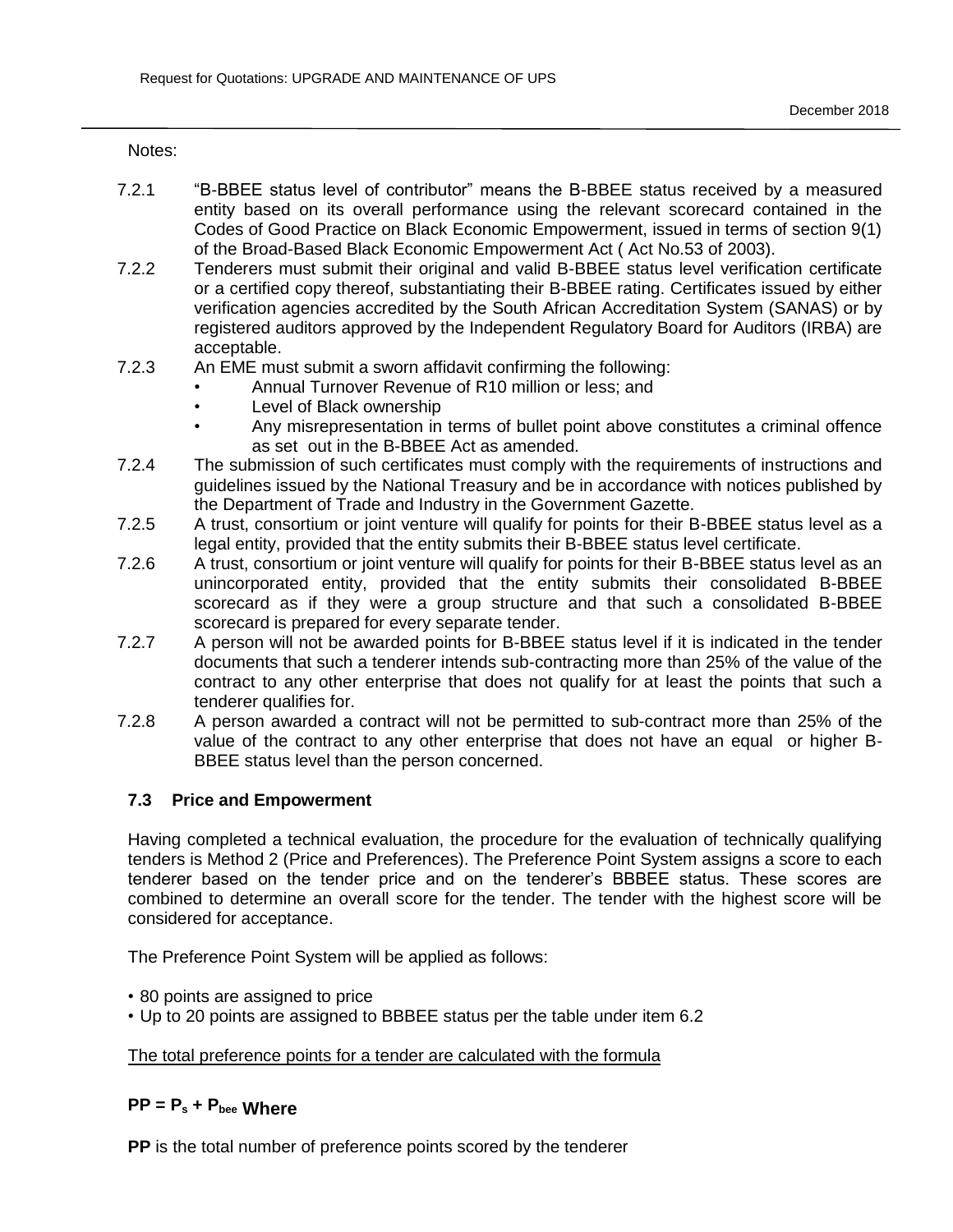**P<sup>s</sup>** is the points scored for the comparative price of the tenderer, and **Pbee** is the number of points awarded to the tenderer based on his certified B-BBEE status level

### Formula for scoring tender price

The following formula will be used to calculate the points for price.

 $P_s = X [1 - (Pt - P_{min})]$ **Pmin**

Where

- **P<sup>s</sup> =** Points scored for comparative price of tender under consideration
- **P<sup>t</sup> =** Comparative price of tender under consideration
- **Pmin** = Comparative price of lowest acceptable tender
- **X = Points** assigned to price

### **8. CLOSING DATE, TIME AND VENUE FOR SUBMISSIONS**

The words "**AD-HOC UPGRADES & PREVENTATIVE MAINTENANCE OF UPS"** must be written / typed clearly on the envelope. The envelope must be deposited in the tender box at the Johannesburg Development Agency, Ground Floor, The Bus Factory, 3 Helen Joseph Street (formerly known as President) and Newtown only between the hours of 08H00 and 12H00.

### **The RFQ closes at 12h00 on 25 February 2019.**

### NO LATE / TELEPHONIC / FAXED / POSTAL TENDERS WILL BE ACCEPTED OR CONSIDERED.

The Johannesburg Development Agency's selection of qualifying tenders shall be in the Johannesburg Development Agency's sole discretion and shall be final. The Johannesburg Development Agency does not bind itself to accept any particular Tender and no correspondence will be entered into.

Queries can be addressed in writing to: Precious Betshwana E-mail: pbetshwana@jda.org.za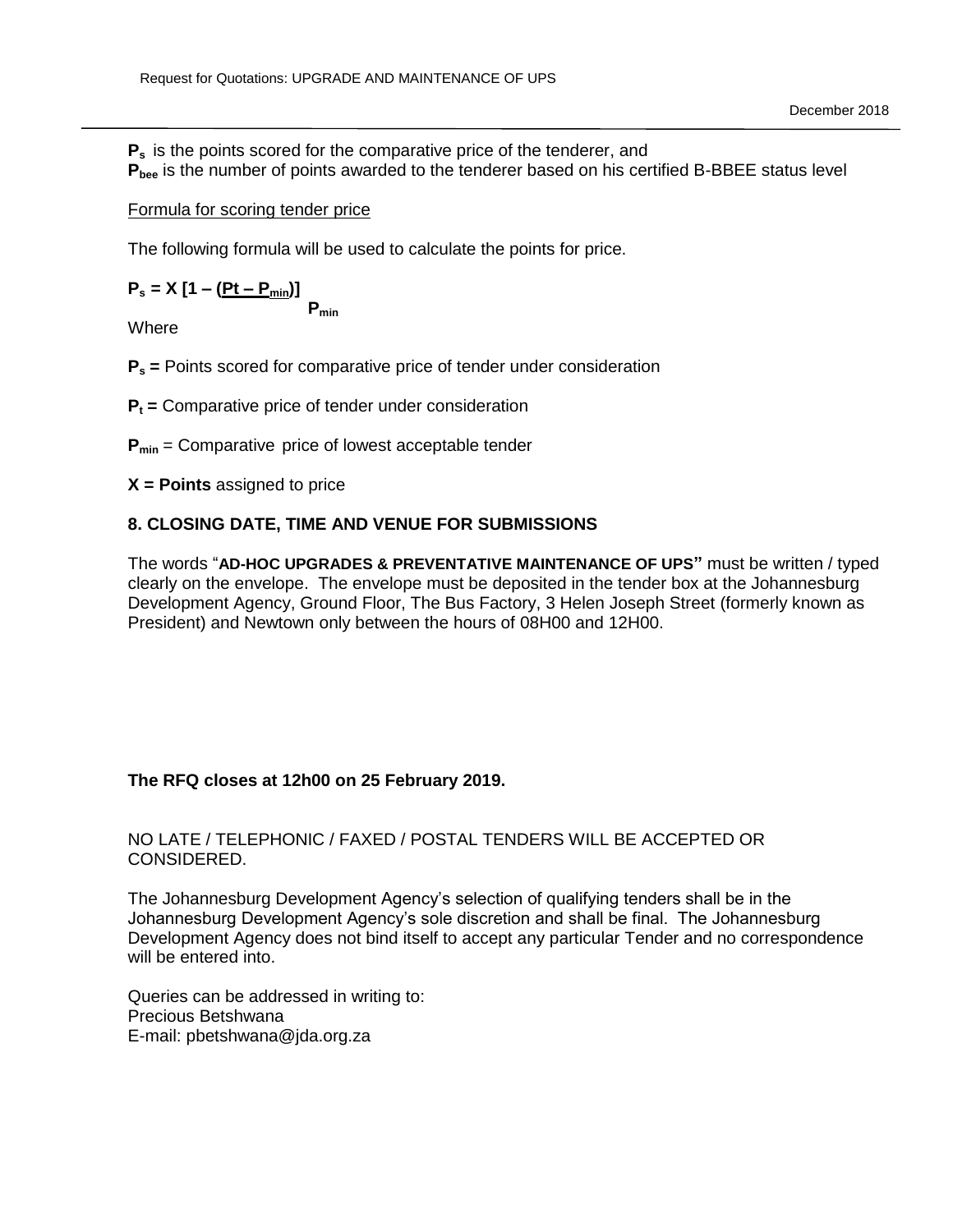# **ANNEXURE A: BUSINESS DECLARATION**

| partnership) | <b>Company/enterprise Income</b><br><b>Tax Reference Number</b><br>(Insert personal income tax number if a one person business and personal income tax numbers of all partners if a |
|--------------|-------------------------------------------------------------------------------------------------------------------------------------------------------------------------------------|
|              |                                                                                                                                                                                     |
|              |                                                                                                                                                                                     |
| 1.           | Type of firm                                                                                                                                                                        |
|              | $\Box$ Partnership                                                                                                                                                                  |
|              | One person business/sole trader                                                                                                                                                     |
|              | $\Box$ Close corporation                                                                                                                                                            |
|              | Public company                                                                                                                                                                      |
|              | $\Box$ Private company                                                                                                                                                              |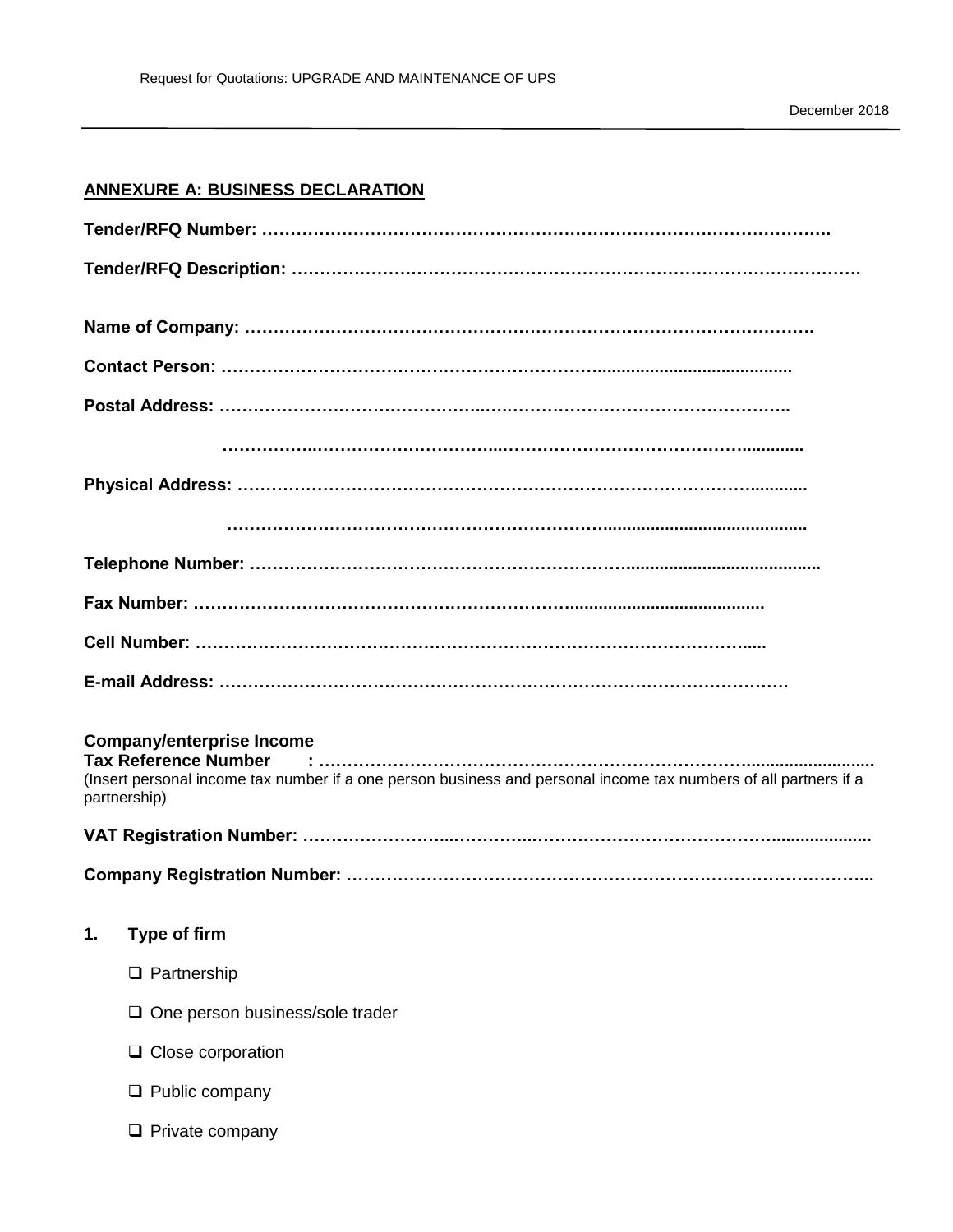| (Tick one box) |  |  |  |  |  |
|----------------|--|--|--|--|--|
|----------------|--|--|--|--|--|

### **2. Principal business activities**

**………………...…………………………………………...…………………………………………………………. ……………………………………...…………….……………………………………….………………………….. …………………………………………………………………………………………………………………………**

- **3. Total number of years company has been in business: .…………………………..……………….**
- **4. Detail all trade associations/professional bodies in which you have membership**

**……………………………………………………………………………………………………………...………… …………………………………………………………………………………………………................................ ………………………………………………………………………………………………………………………...**

#### **5. Did the firm exist under a previous name?**

□ Yes  $\Box$  No

(Tick one box)

**If yes, what was its previous name?** 

**………………….……………………..…………………………….**

**6. How many permanent staff members are employed by the firm:**

**Full Time : ……………………. Part Time : …………………….**

**7. In the case of a firm which renders services for different disciplines, how many permanent staff members are employed by the firm in the discipline for which you are tendering:**

**Full Time : …………………….**

**Part Time : …………………….**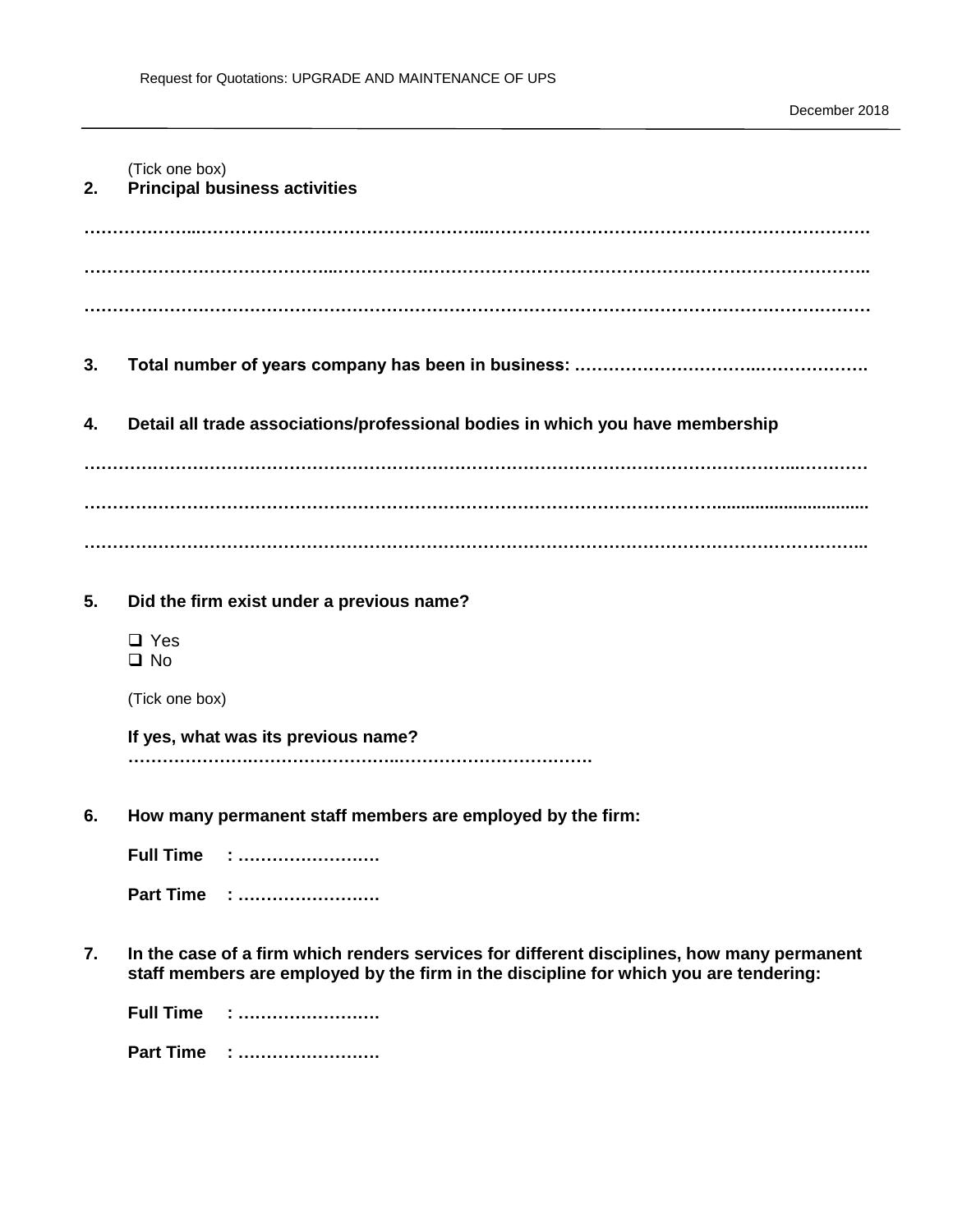**8. What is the enterprise's annual turnover for the last two years and what is the estimated turnover of current commitments.** 

| R | Year |
|---|------|
| R | Year |
| R | Year |

**9. List all contracts which your company is engaged in and have not yet completed:**

| <b>CONTRACT</b><br><b>DESCRIPTION</b> | <b>LOCATION</b> | <b>COMPANY/</b><br><b>EMPLOYER</b> | <b>PROJECT</b><br><b>VALUE</b> | <b>ESTIMATED</b><br><b>FEES</b> | <b>EXPECTED</b><br><b>COMPLETION</b><br>(MONTH &<br>YEAR) |
|---------------------------------------|-----------------|------------------------------------|--------------------------------|---------------------------------|-----------------------------------------------------------|
|                                       |                 |                                    |                                |                                 |                                                           |
|                                       |                 |                                    |                                |                                 |                                                           |
|                                       |                 |                                    |                                |                                 |                                                           |
|                                       |                 |                                    |                                |                                 |                                                           |
|                                       |                 |                                    |                                |                                 |                                                           |
|                                       |                 |                                    |                                |                                 |                                                           |
|                                       |                 |                                    |                                |                                 |                                                           |
|                                       |                 |                                    |                                |                                 |                                                           |
|                                       |                 |                                    |                                |                                 |                                                           |
|                                       |                 |                                    |                                |                                 |                                                           |

#### **10. Banking details**

I/We hereby request and authorize you to pay any amounts which may accrue to me/us to the credit of my/our account with the mentioned bank.

I/We understand that the credit transfers hereby authorized will be processed by computer through a system known as the *"ACB Electronic Fund Transfer Service"* and

I/We also understand that no additional advice of payment will be provided by my/our bank, but details of each payment will be printed on my/our bank statement or any accompanying voucher.

This authority may be cancelled by me/us giving **30 days**' notice in writing.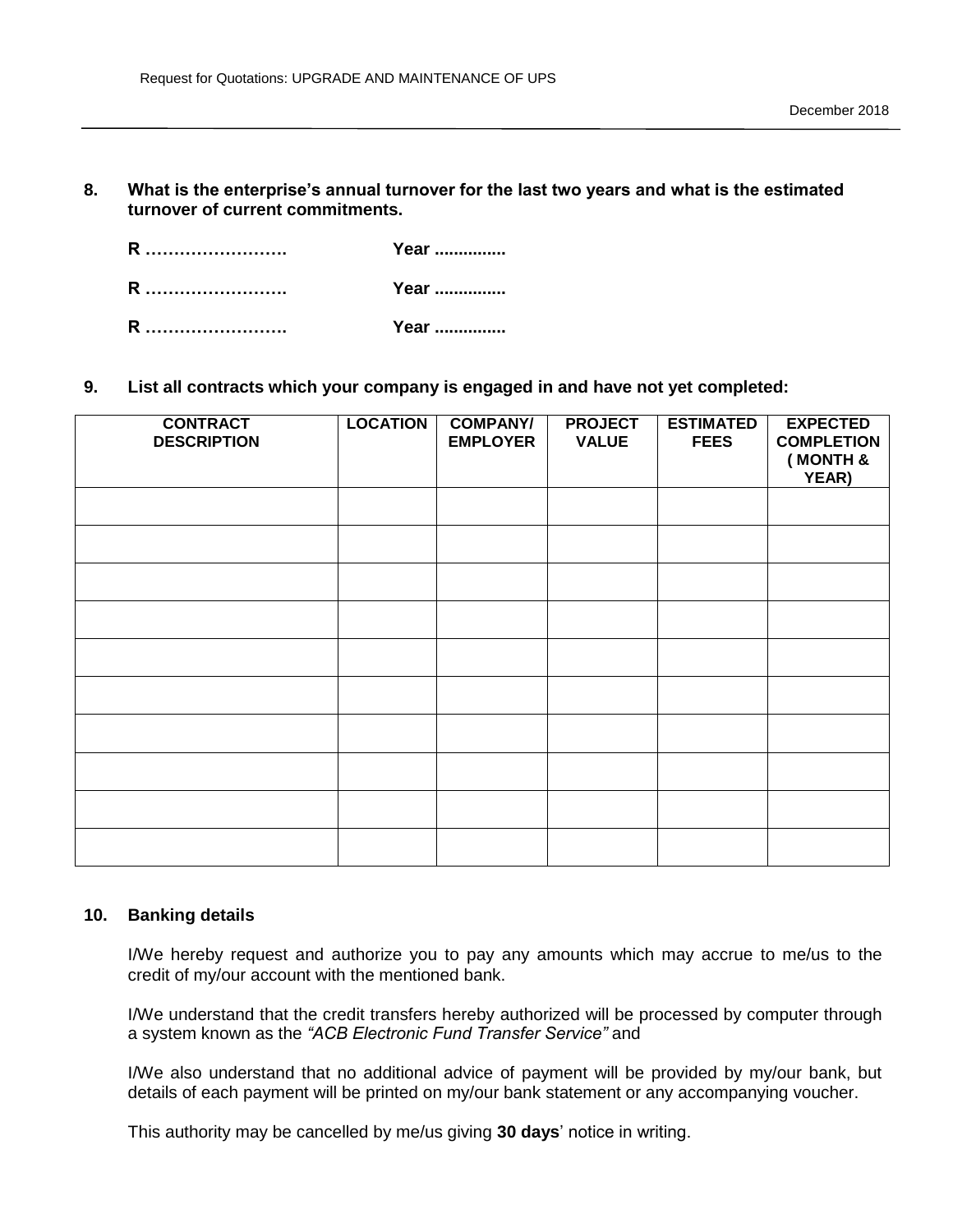| <b>BANK</b>                                 |  |
|---------------------------------------------|--|
| <b>BRANCH</b>                               |  |
| <b>BRANCH CODE</b><br><b>ACCOUNT NUMBER</b> |  |
| <b>ACCOUNT HOLDER</b>                       |  |
| <b>TYPE OF ACCOUNT</b>                      |  |
| <b>CONTACT PERSON</b>                       |  |
| <b>CONTACT NUMBER</b>                       |  |

**PLEASE INCLUDE ORIGINAL SIGNED AND STAMPED LETTER FROM THE BANK CONFIRMING THE COMPANY'S BANKING DETAILS, PHOTOSTAT COPIES AND LETTERS BEARING ELECTRONIC SIGNATURES WILL NOT BE ACCEPTABLE.**

**The undersigned, who warrants that he/she is duly authorised to do so on behalf of the company, affirms that the information furnished in response to this request for proposal is true and correct:**

| <b>SIGNATURE</b> |  |
|------------------|--|
|                  |  |
| <b>CAPACITY</b>  |  |
|                  |  |
| <b>DATE</b>      |  |
|                  |  |

**COMPANY STAMP**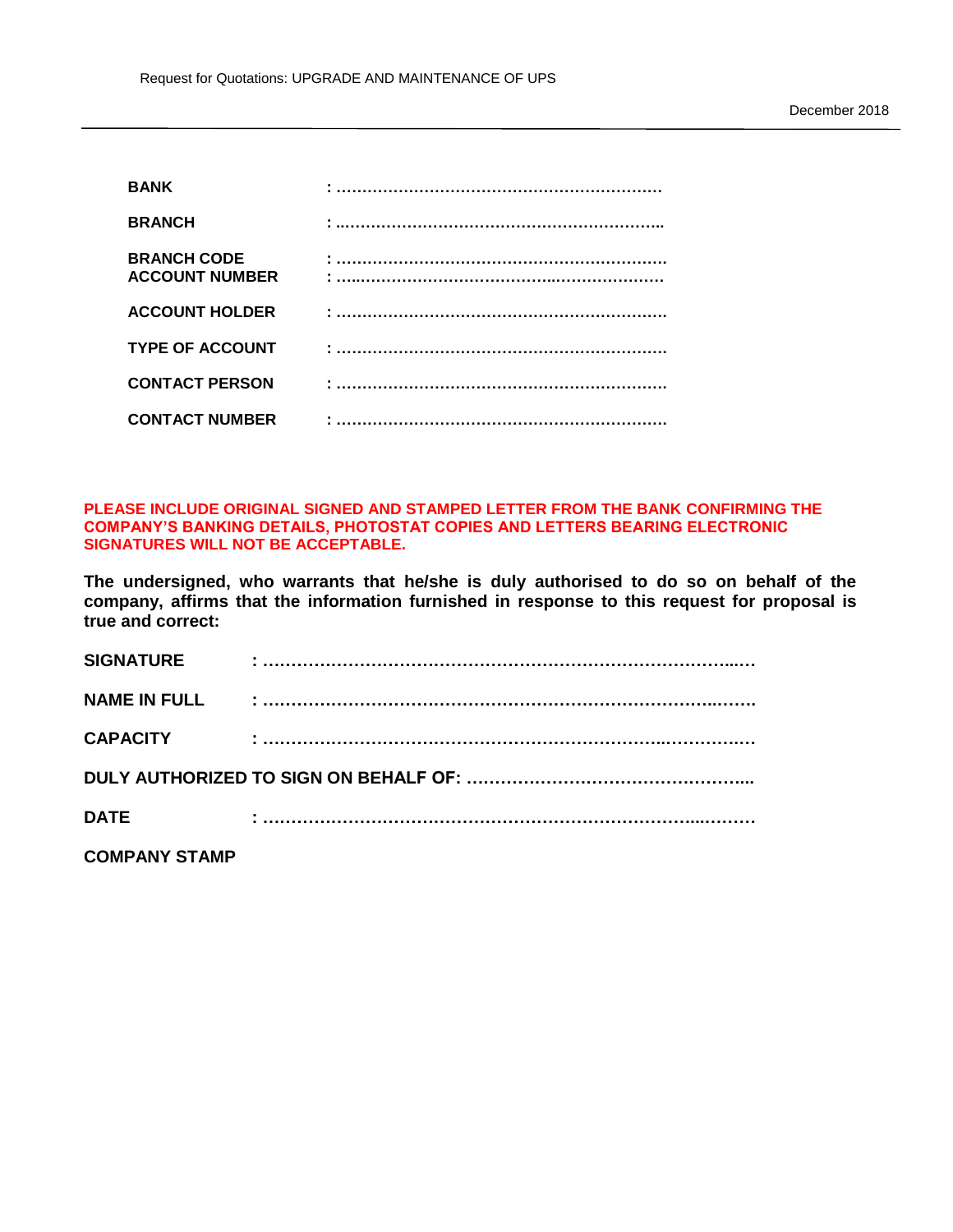### **ANNEXURE B: DECLARATION OF INTEREST**

- 1. No bid will be accepted from persons in the service of the state\*.
- 2. Any person, having a kinship with persons in the service of the state, including a blood relationship, may make an offer or offers in terms of this invitation to bid. In view of possible allegations of favouritism, should the resulting bid, or part thereof, be awarded to persons connected with or related to persons in service of the state, it is required that the bidder or their authorised representative declare their position in relation to the evaluating/adjudicating authority.
- 3. In order to give effect to the above, the following questionnaire must be completed and submitted with the bid.

| 3.2 |                                                                                                                                                                         |  |
|-----|-------------------------------------------------------------------------------------------------------------------------------------------------------------------------|--|
| 3.3 | Position occupied in the company (director, trustees, shareholder**)                                                                                                    |  |
| 3.4 |                                                                                                                                                                         |  |
| 3.5 |                                                                                                                                                                         |  |
| 3.6 |                                                                                                                                                                         |  |
| 3.7 | The names of all directors / trustees / shareholders / members, their individual identity<br>numbers and state employee numbers must be indicated in paragraph 4 below. |  |
| 3.8 | Are you presently in the service of the state*<br>YES / NO                                                                                                              |  |
|     | If yes, furnish particulars                                                                                                                                             |  |
|     |                                                                                                                                                                         |  |
|     |                                                                                                                                                                         |  |
| 3.9 | YES / NO<br>Have you been in the service of the state for the past twelve months?                                                                                       |  |
|     | If yes, furnish particulars                                                                                                                                             |  |
|     |                                                                                                                                                                         |  |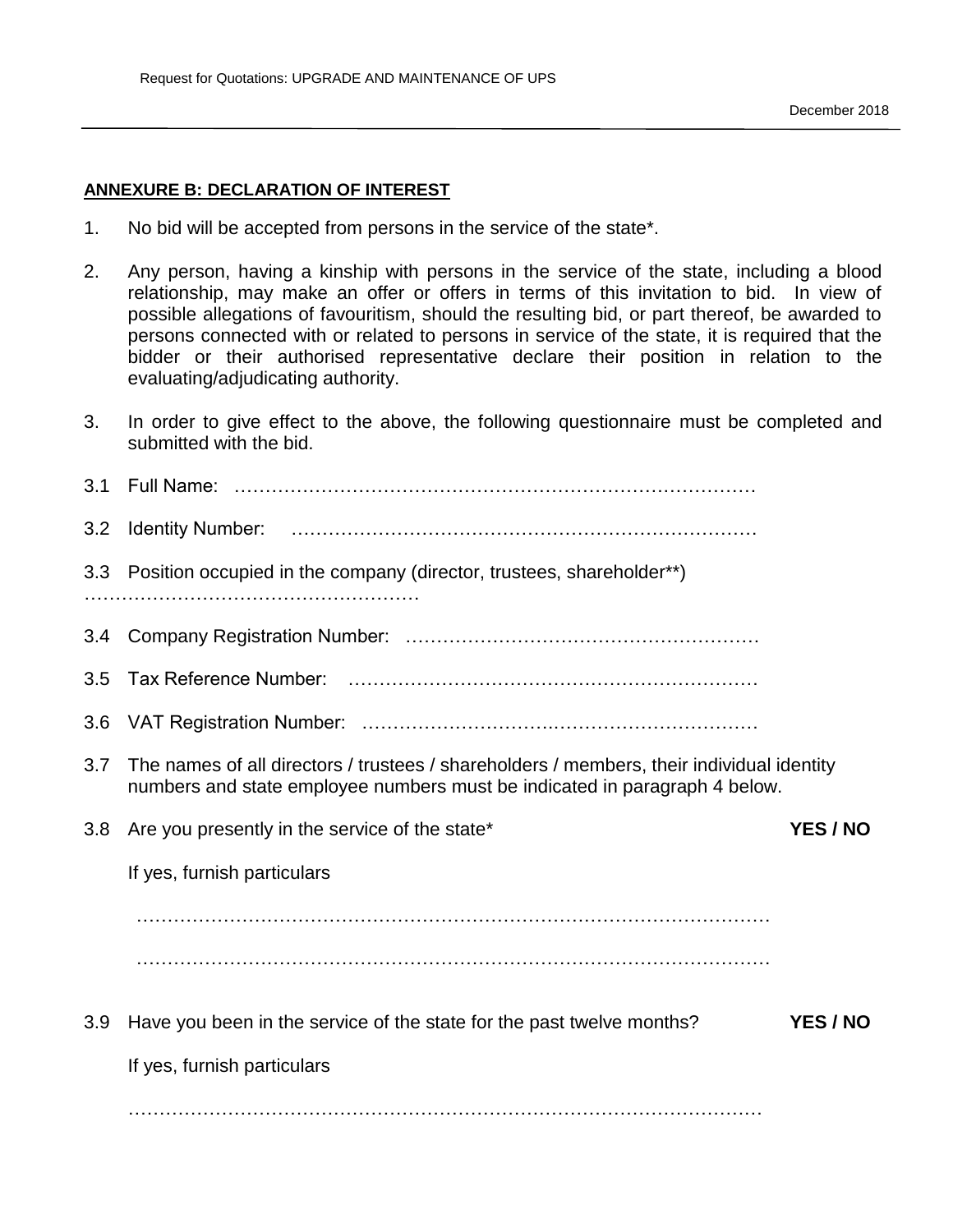$\mathcal{L}^{\text{max}}_{\text{max}}$ 

3.10 Do you, have any relationship (family, friend, other) with persons in the service of the state and who may be involved with the evaluation and or adjudication of this bid? **YES / NO**

If yes, furnish particulars

…………………………………………………………………………………………

…………………………………………………………………………………………

3.11 Are you, aware of any relationship (family, friend, other) between any other bidder and any persons in the service of the state who may be involved with the evaluation and or adjudication of this bid? **YES / NO**

If yes, furnish particulars

…………………………………………………………………………………………

…………………………………………………………………………………………

3.12 Are any of the company's directors, trustees, managers, principle shareholders or stakeholders in service of the state? **YES / NO**

If yes, furnish particulars

…………………………………………………………………………………………

…………………………………………………………………………………………

3.13 Are any spouse, child or parent of the company's directors, trustees, managers, principle shareholders or stakeholders in service of the state? **YES / NO**

If yes, furnish particulars

…………………………………………………………………………………………

…………………………………………………………………………………………

3.14 Do you or any of the directors, trustees, managers, principle shareholders or stakeholders of this company have any interest in any other related companies or businesses whether or not they are bidding for this contract?

If yes, furnish particulars

**YES / NO**

…………………………………………………………………………………………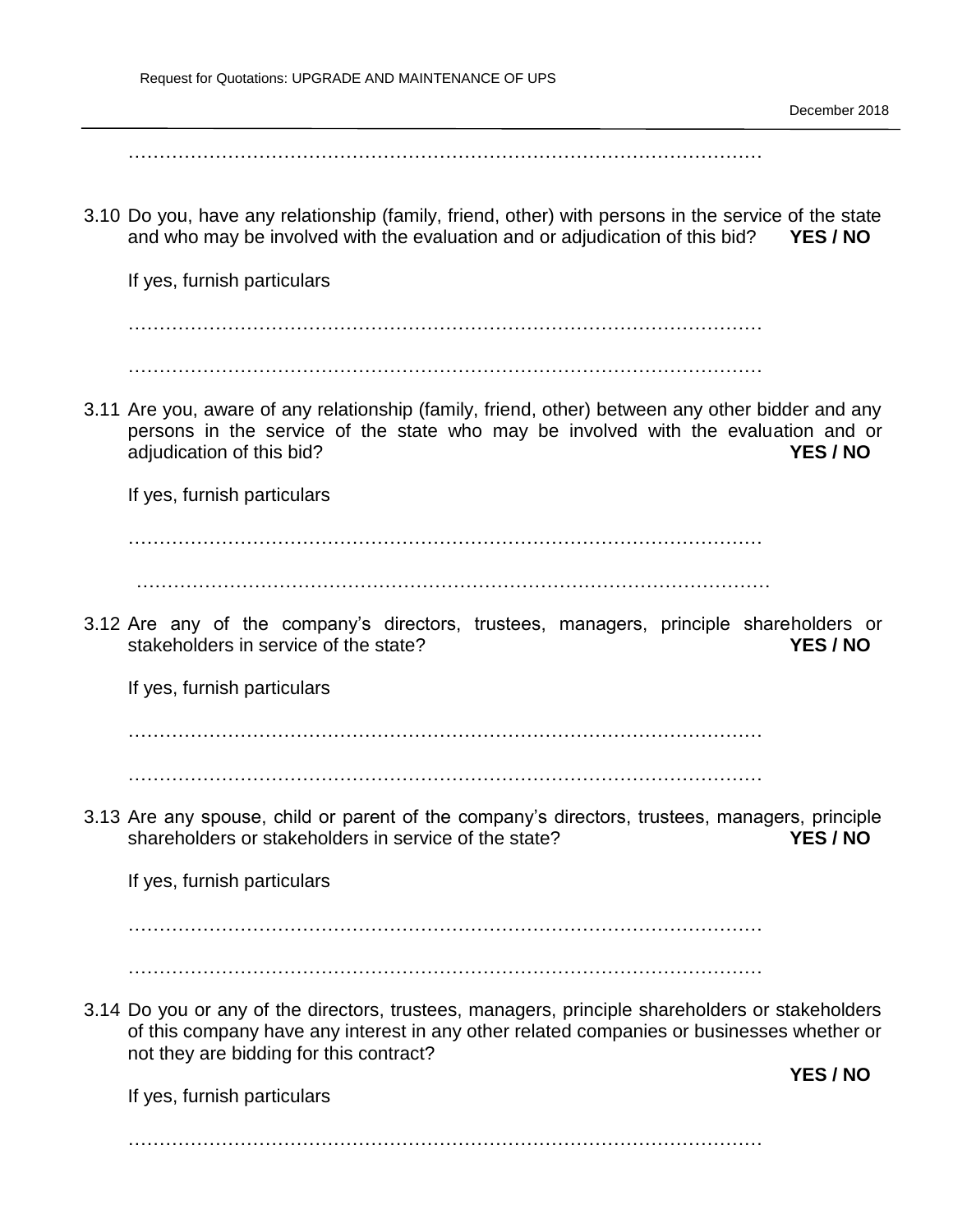#### 4. Full details of directors / trustees / members / shareholders.

| <b>FULL NAME</b> | <b>IDENTITY NUMBER</b> | <b>STATE EMPLOYEE</b><br><b>NUMBER</b> |
|------------------|------------------------|----------------------------------------|
|                  |                        |                                        |
|                  |                        |                                        |
|                  |                        |                                        |
|                  |                        |                                        |
|                  |                        |                                        |
|                  |                        |                                        |
|                  |                        |                                        |
|                  |                        |                                        |

…………………………………………………………………………………………

### **CERTIFICATION**

# **I, THE UNDERSIGNED (FULL NAME**)

…………………………………………………………………...……………………

**CERTIFY THAT THE INFORMATION FURNISHED ON THIS DECLARATION FORM IS TRUE AND CORRECT.** 

# **I ACCEPT THAT, IN ADDITION TO CANCELLATION OF A CONTRACT, ACTION MAY BE TAKEN AGAINST ME SHOULD THIS DECLARATION PROVE TO BE FALSE.**

| Signature                                                                                                                                                                                                                                                                                                                                                                                                                                                                | Position                                                                                                         |
|--------------------------------------------------------------------------------------------------------------------------------------------------------------------------------------------------------------------------------------------------------------------------------------------------------------------------------------------------------------------------------------------------------------------------------------------------------------------------|------------------------------------------------------------------------------------------------------------------|
| Name of Bidder                                                                                                                                                                                                                                                                                                                                                                                                                                                           | Date                                                                                                             |
| $\ast$<br>MSCM Regulations: "in the service of the state" means to be -<br>(a) a member of $-$<br>(i) any municipal council;<br>(ii) any provincial legislature; or<br>(iii) the national Assembly or the national Council of provinces;<br>(b) a member of the board of directors of any municipal entity;<br>(c) an official of any municipality or municipal entity;<br>institution within the meaning of the Public Finance Management Act, 1999 (Act No.1 of 1999); | (d) an employee of any national or provincial department, national or provincial public entity or constitutional |

- (e) a member of the accounting authority of any national or provincial public entity; or
- (f) an employee of Parliament or a provincial legislature.
- \*\* "Stakeholder' means a person who owns shares in the company and is actively involved in the management of the company or business and exercises control over the company.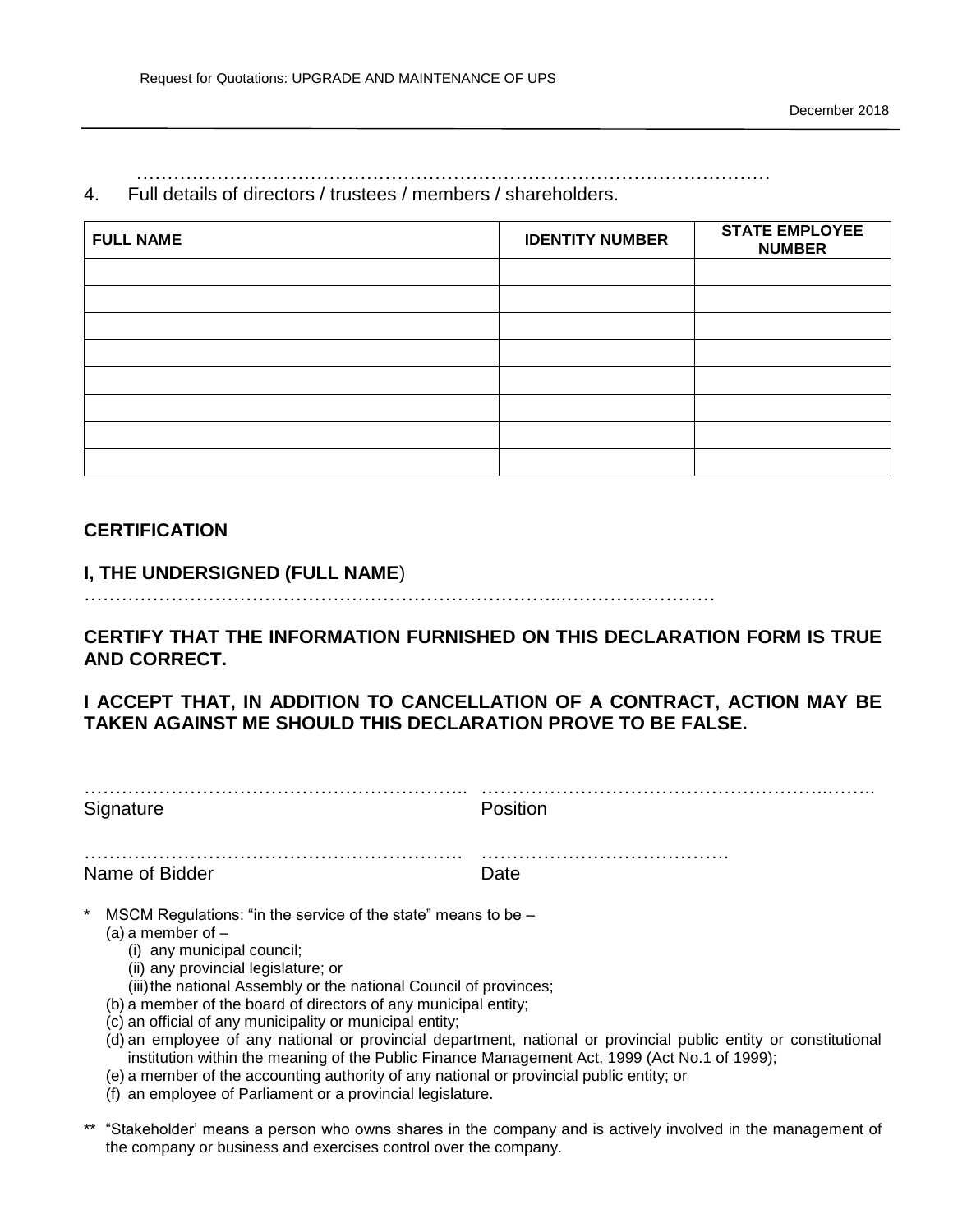#### **ANNEXURE C: DECLARATION OF BIDDER'S PAST SUPPLY CHAIN MANAGEMENT PRACTICES**

- 1 This Municipal Bidding Document must form part of all bids invited.
- 2 It serves as a declaration to be used by municipalities and municipal entities in ensuring that when goods and services are being procured, all reasonable steps are taken to combat the abuse of the supply chain management system.
- 3 The bid of any bidder may be rejected if that bidder, or any of its directors have:
	- a. abused the municipality's / municipal entity's supply chain management system or committed any improper conduct in relation to such system;
	- b. been convicted for fraud or corruption during the past five years;
	- c. willfully neglected, reneged on or failed to comply with any government, municipal or other public sector contract during the past five years; or
	- d. been listed in the Register for Tender Defaulters in terms of section 29 of the Prevention and Combating of Corrupt Activities Act (No 12 of 2004).
- 4 In order to give effect to the above, the following questionnaire must be completed and submitted with the bid.

| <b>Item</b> | Question                                                                                                                                                                                                                                                                                                                                                                                                                                          | Yes | No  |
|-------------|---------------------------------------------------------------------------------------------------------------------------------------------------------------------------------------------------------------------------------------------------------------------------------------------------------------------------------------------------------------------------------------------------------------------------------------------------|-----|-----|
| 4.1         | Is the bidder or any of its directors listed on the National Treasury's database<br>as a company or person prohibited from doing business with the public<br>sector?<br>(Companies or persons who are listed on this database were informed in<br>writing of this restriction by the National Treasury after the audi alteram<br>partem rule was applied).                                                                                        | Yes | No. |
| 4.1.1       | If so, furnish particulars:                                                                                                                                                                                                                                                                                                                                                                                                                       |     |     |
| 4.2         | Is the bidder or any of its directors listed on the Register for Tender Defaulters<br>in terms of section 29 of the Prevention and Combating of Corrupt Activities<br>Act (No 12 of 2004)?<br>(To access this Register enter the National Treasury's website,<br>www.treasury.gov.za, click on the icon "Register for Tender Defaulters"<br>or submit your written request for a hard copy of the Register to<br>facsimile number (012) 3265445). | Yes | No. |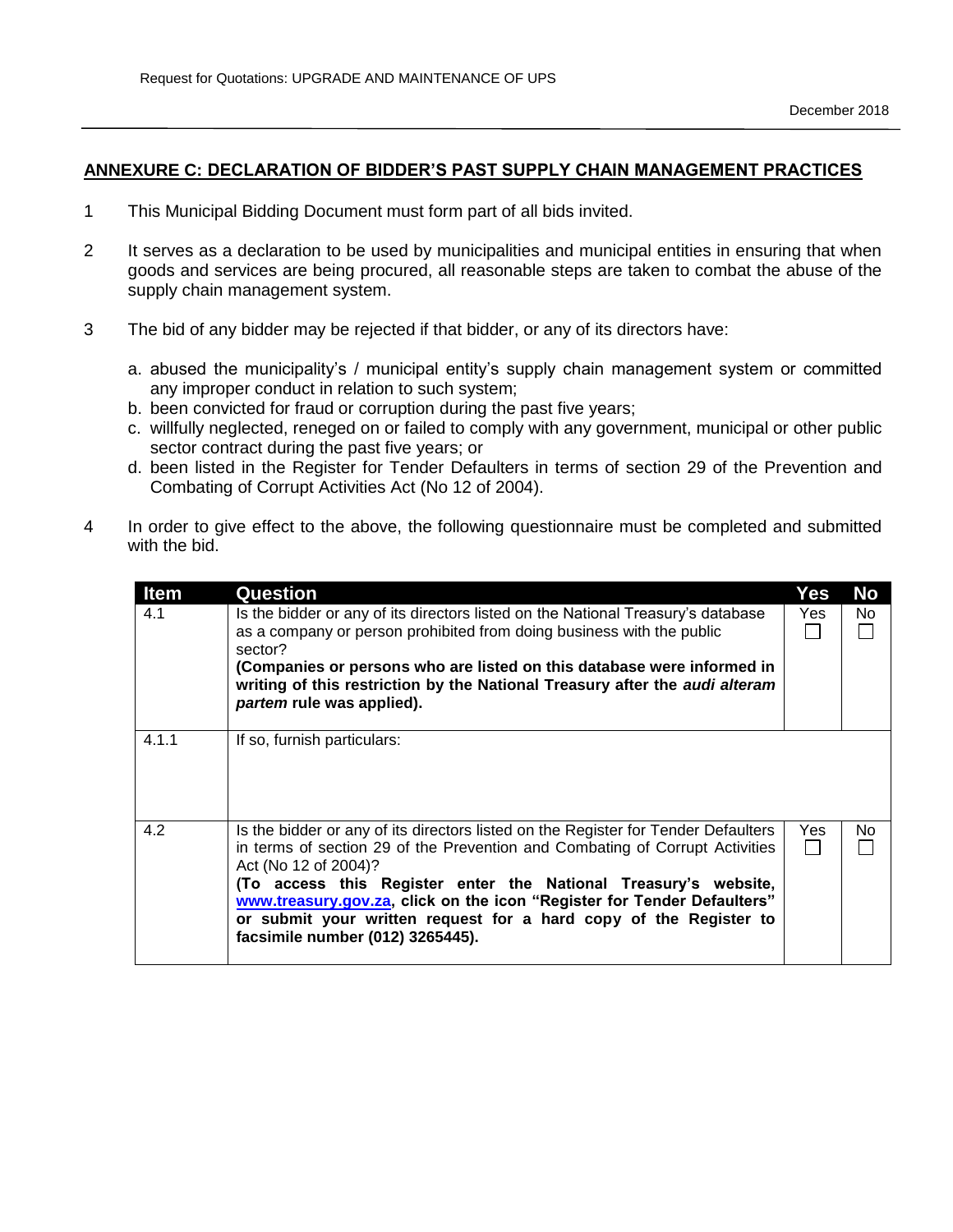| 4.2.1              | If so, furnish particulars:                                                                                                                                                                                                        |            |                 |
|--------------------|------------------------------------------------------------------------------------------------------------------------------------------------------------------------------------------------------------------------------------|------------|-----------------|
| <b>Item</b><br>4.3 | <b>Question</b><br>Was the bidder or any of its directors convicted by a court of law (including a<br>court of law outside the Republic of South Africa) for fraud or corruption during                                            | Yes<br>Yes | <b>No</b><br>No |
| 4.4                | tbesestived that is directors owe any municipal rates and taxes or<br>municipal charges to the municipality / municipal entity, or to any other<br>municipality / municipal entity, that is in arrears for more than three months? | Yes        | No              |
| 4.3.1              | If so, furnish particulars:                                                                                                                                                                                                        |            |                 |
| 4.5                | Was any contract between the bidder and the municipality / municipal entity or<br>any other organ of state terminated during the past five years on account of<br>failure to perform on or comply with the contract?               | Yes        | No              |
| 4.7.1              | If so, furnish particulars:                                                                                                                                                                                                        |            |                 |

# **CERTIFICATION**

### **I, THE UNDERSIGNED (FULL NAME**)

…………………………………………………………………...……………………

**CERTIFY THAT THE INFORMATION FURNISHED ON THIS DECLARATION FORM IS TRUE AND CORRECT.** 

**I ACCEPT THAT, IN ADDITION TO CANCELLATION OF A CONTRACT, ACTION MAY BE TAKEN AGAINST ME SHOULD THIS DECLARATION PROVE TO BE FALSE.** 

| Signature      | Position |
|----------------|----------|
|                |          |
| Name of Bidder | Date     |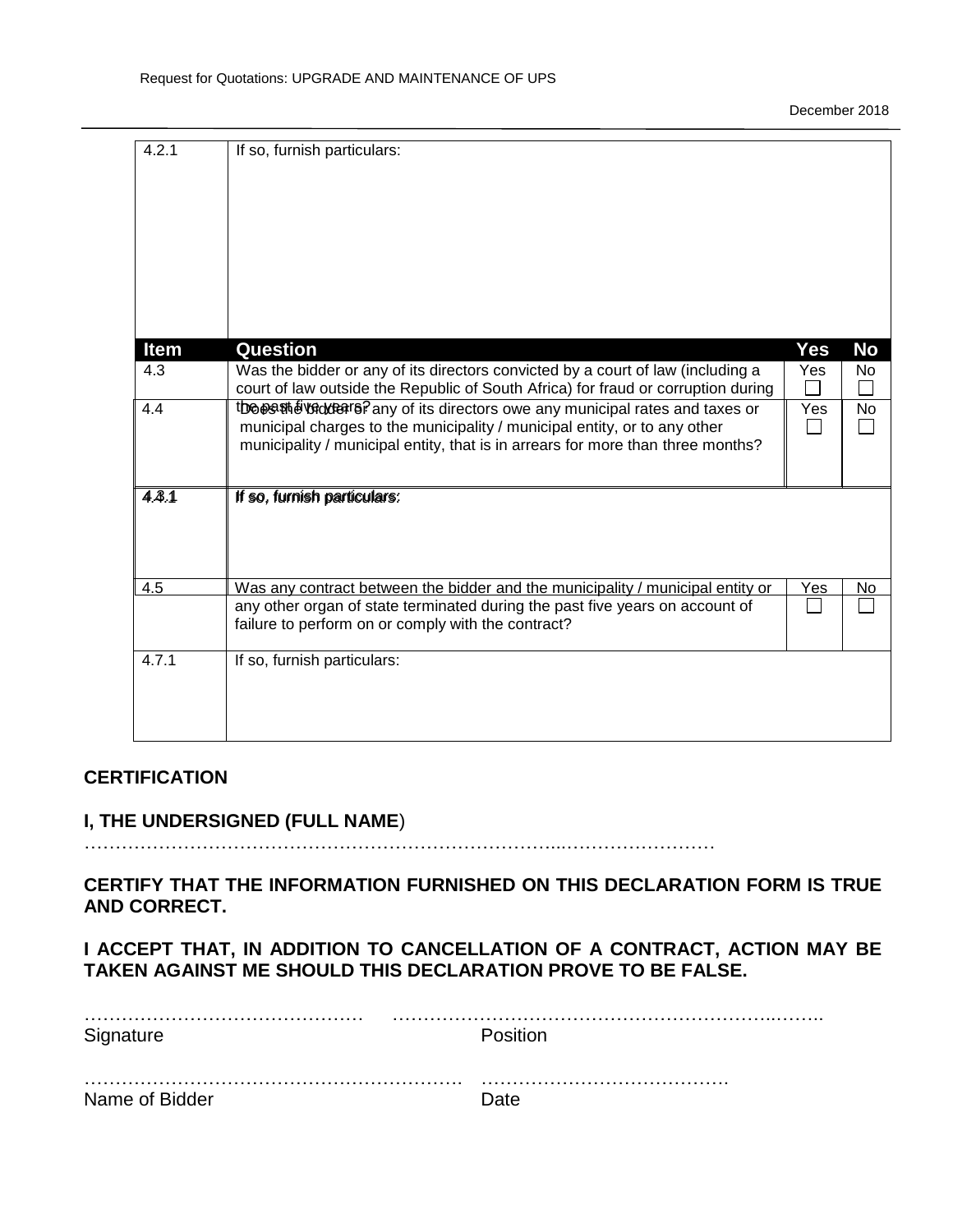### **ANNEXURE D: PARTICULARS OF CONTRACTS AWARDED BY AN ORGAN OF STATE\*\*\* DURING THE LAST 5 YEARS**

(In the event of insufficient space, kindly attach documentation)

| <b>EMPLOYER</b> | <b>CONSULTANT</b> | <b>UPS SERVICES WORK</b> | <b>VALUE OF</b><br><b>WORK</b> | <b>YEAR</b><br><b>COMPLETED</b> |
|-----------------|-------------------|--------------------------|--------------------------------|---------------------------------|
|                 |                   |                          |                                |                                 |
|                 |                   |                          |                                |                                 |
|                 |                   |                          |                                |                                 |
|                 |                   |                          |                                |                                 |
|                 |                   |                          |                                |                                 |
|                 |                   |                          |                                |                                 |
|                 |                   |                          |                                |                                 |
|                 |                   |                          |                                |                                 |
|                 |                   |                          |                                |                                 |
|                 |                   |                          |                                |                                 |
|                 |                   |                          |                                |                                 |
|                 |                   |                          |                                |                                 |
|                 |                   |                          |                                |                                 |
|                 |                   |                          |                                |                                 |
|                 |                   |                          |                                |                                 |
|                 |                   |                          |                                |                                 |
|                 |                   |                          |                                |                                 |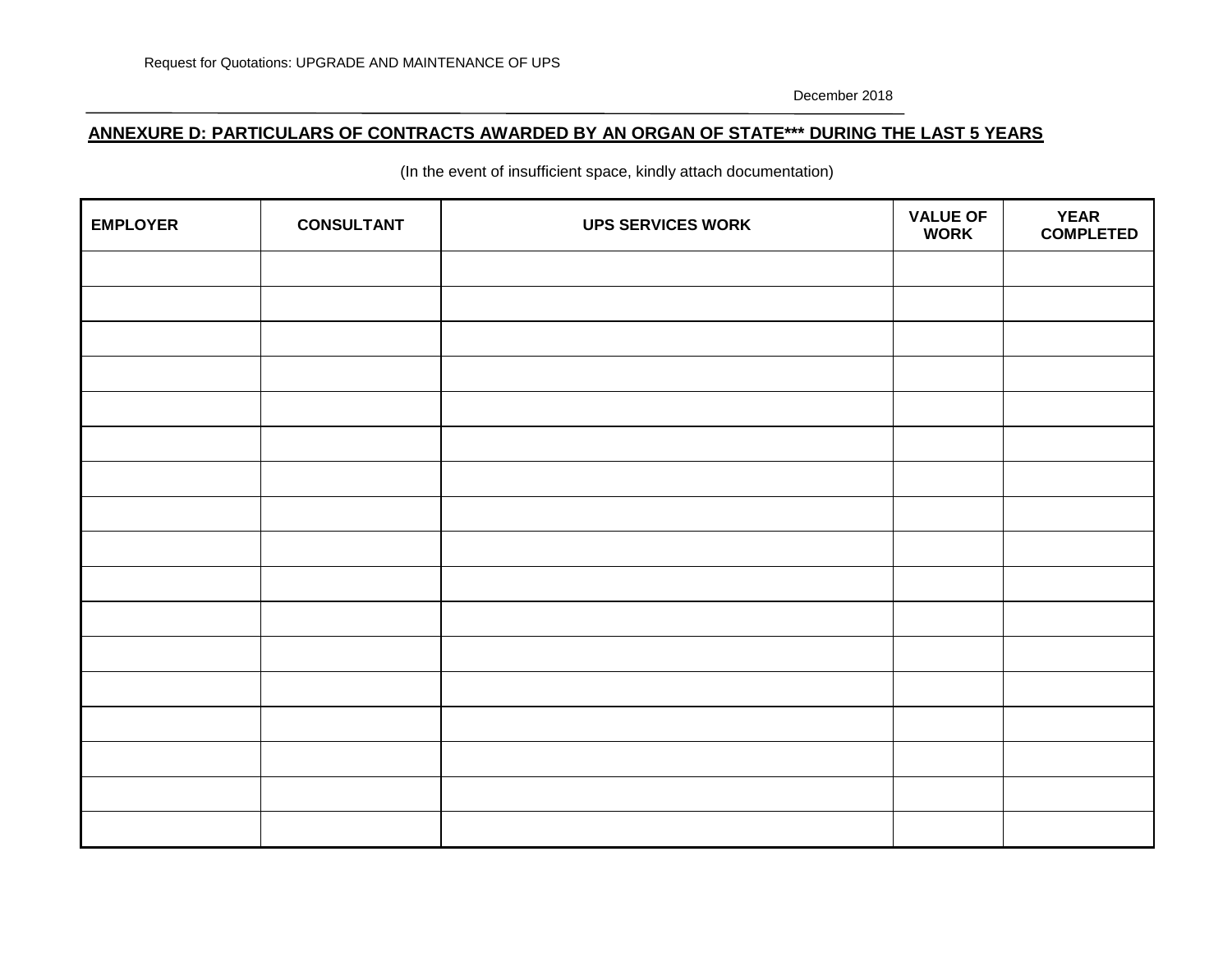### ANNEXURE D: PARTICULARS OF CONTRACTS AWARDED BY AN ORGAN OF STATE\*\*\* DURING THE LAST 5 YEARS cont.

| <b>EMPLOYER</b> | <b>CONSULTANT</b> | <b>UPS SERVICES WORK</b> | <b>VALUE OF</b><br><b>WORK</b> | <b>YEAR</b><br><b>COMPLETED</b> |
|-----------------|-------------------|--------------------------|--------------------------------|---------------------------------|
|                 |                   |                          |                                |                                 |
|                 |                   |                          |                                |                                 |
|                 |                   |                          |                                |                                 |
|                 |                   |                          |                                |                                 |
|                 |                   |                          |                                |                                 |
|                 |                   |                          |                                |                                 |
|                 |                   |                          |                                |                                 |

#### **\*\*\* Organ of State means-**

- a) a national or provincial department:
- b) a municipality;
- c) a constitutional institution defined in the Public Finance Management Act, 1999 (Act No. 1 of 1999);
- d) Parliament;
- e) a provincial legislature;
- f) any other institution or category of institutions included in the definition of "organ of state" in section 239 of the Constitution and recognised by the [Minister](javascript:void(0);) by notice in the *Government Gazette* as an institution or category of institutions to which [this Act](javascript:void(0);) applies

| Signature<br>(of person authorised to sign on behalf of the organisation) | Position |  |  |
|---------------------------------------------------------------------------|----------|--|--|
|                                                                           |          |  |  |
| Name of Bidder                                                            | Date     |  |  |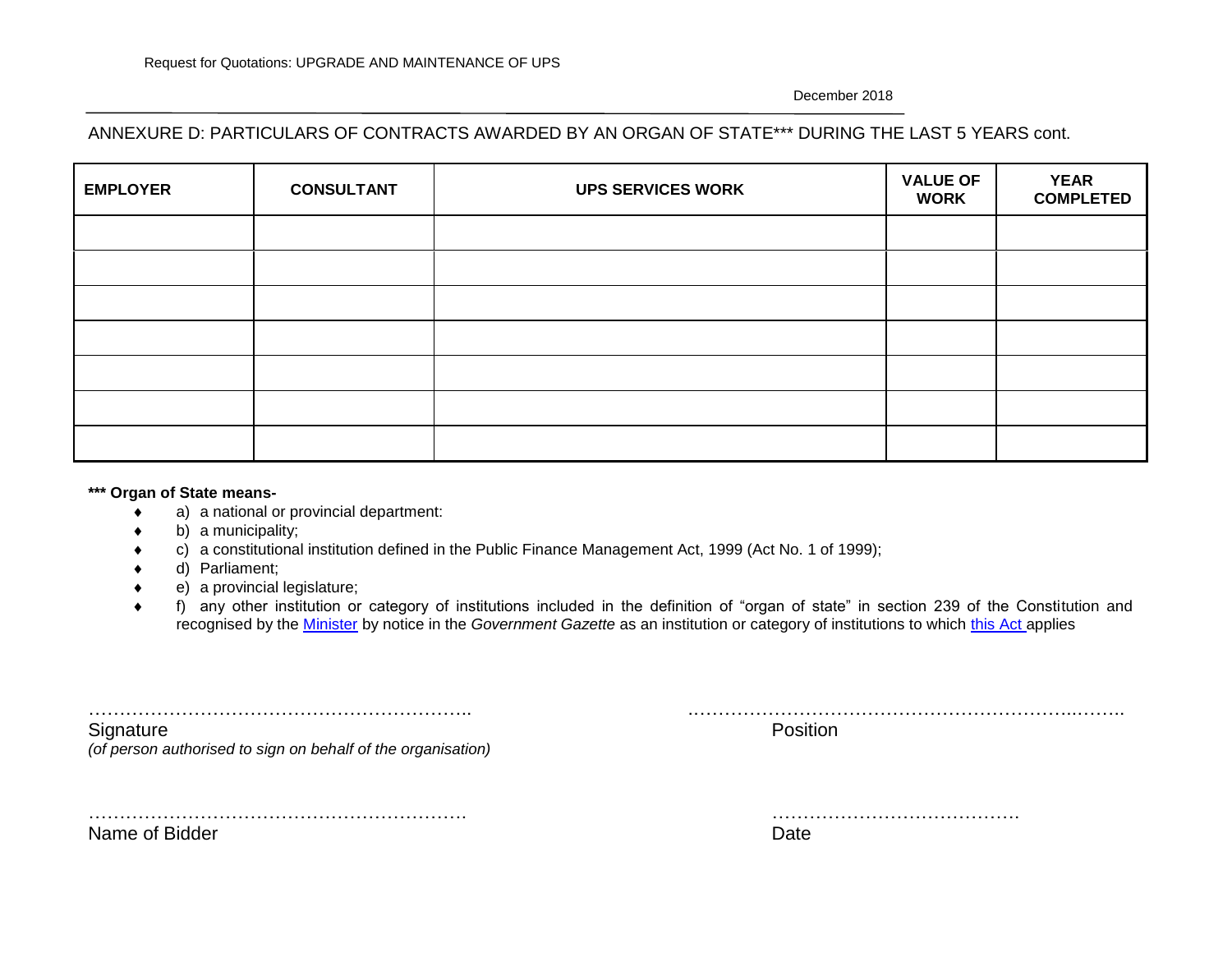



**City of Johannesburg** Johannesburg Development Agency

The Bus Factory Newtown Johannesburg, 2000 Marshalltown 2107

No 3 Helen Joseph Street PO Box 61877 Tel +27(0) 11 688 7851 (O) Fax +27(0) 11 688 7899/63 E-mail: info@jda.org.za

> **www.jda.org.za www.joburg.org.za**

# **ANNEXURE E: CERTIFICATE OF INDEPENDENT BID DETERMINATION**

I, the undersigned, in submitting the accompanying bid:

**Uninterrupted Power Supplies (UPS)** 

in response to the invitation for the bid made by:

# *Johannesburg Development Agency*

do hereby make the following statements that I certify to be true and complete in every respect:

I certify, on behalf of:

(Name of Bidder)

- 1. I have read and I understand the contents of this Certificate;
- 2. I understand that the accompanying bid will be disqualified if this Certificate is found not to be true and complete in every respect;
- 3. I am authorized by the bidder to sign this Certificate, and to submit the accompanying bid, on behalf of the bidder;
- 4. Each person whose signature appears on the accompanying bid has been authorized by the bidder to determine the terms of, and to sign, the bid, on behalf of the bidder;
- 5. For the purposes of this Certificate and the accompanying bid, I understand that the word "competitor" shall include any individual or organization, other than the bidder, whether or not affiliated with the bidder, who:
	- (a) has been requested to submit a bid in response to this bid invitation;
	- (b) could potentially submit a bid in response to this bid invitation, based on their qualifications, abilities or experience; and
	- (c) provides the same goods and services as the bidder and/or is in the same line of business as the bidder
- 6. The bidder has arrived at the accompanying bid independently from, and without consultation, communication, agreement or arrangement with any competitor. However communication between partners in a joint venture or consortium will not be construed as collusive bidding.
- 7. In particular, without limiting the generality of paragraph 6 above, there has been no consultation, communication, agreement or arrangement with any competitor regarding:
	- (a) prices;
	- (b) geographical area where product or service will be rendered (market allocation);
	- (c) methods, factors or formulas used to calculate prices;
	- (d) the intention or decision to submit or not to submit a bid;
	- (e) the submission of a bid which does not meet the specifications and conditions of the bid; or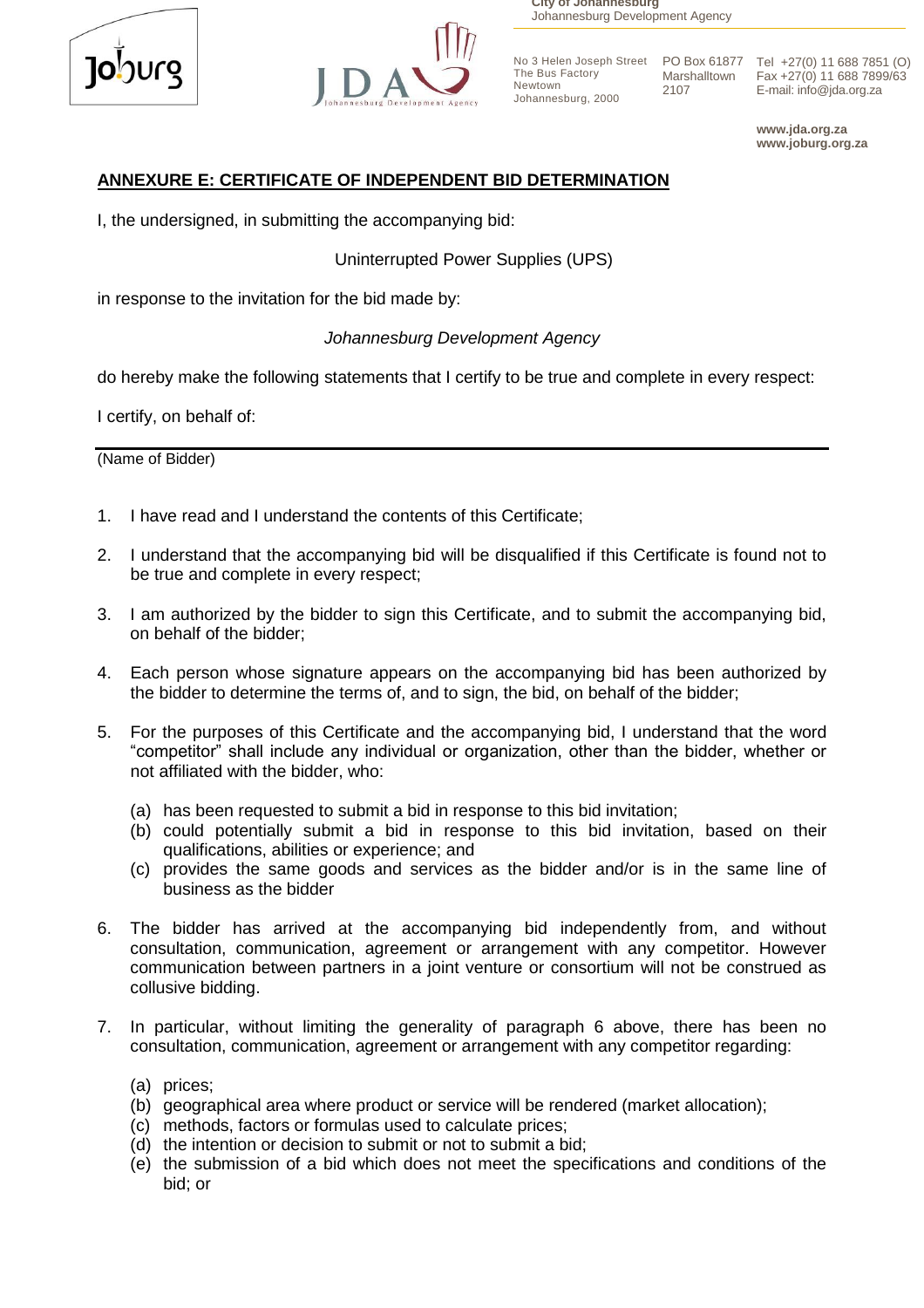- (f) bidding with the intention not to win the bid.
- 8. In addition, there have been no consultations, communications, agreements or arrangements with any competitor regarding the quality, quantity, specifications and conditions or delivery particulars of the products or services to which this bid invitation relates.
- 9. The terms of the accompanying bid have not been, and will not be, disclosed by the bidder, directly or indirectly, to any competitor, prior to the date and time of the official bid opening or of the awarding of the contract.
- 10. I am aware that, in addition and without prejudice to any other remedy provided to combat any restrictive practices related to bids and contracts, bids that are suspicious will be reported to the Competition Commission for investigation and possible imposition of administrative penalties in terms of section 59 of the Competition Act No. 89 of 1998 and or may be reported to the National Prosecuting Authority (NPA) for criminal investigation and or may be restricted from conducting business with the public sector for a period not exceeding ten (10) years in terms of the Prevention and Combating of Corrupt Activities Act No. 12 of 2004 or any other applicable legislation.

| Signature      | Position |  |
|----------------|----------|--|
| .              | .        |  |
| Name of Bidder | Date     |  |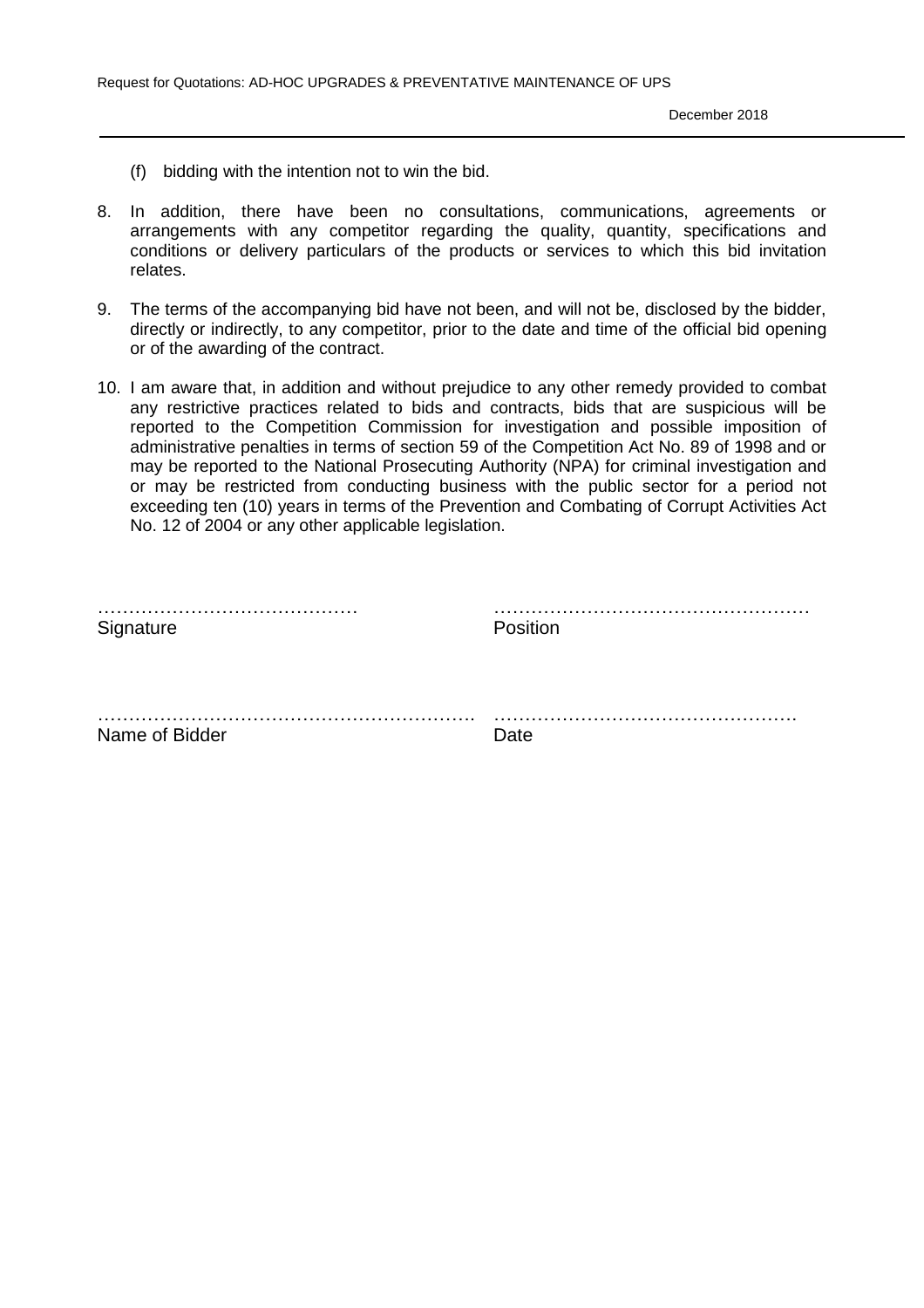### **ANNEXURE F: DECLARATION ON STATE OF MUNICIPAL ACCOUNTS**

| A |      | Any bid will be rejected if:<br>Any municipal rates and taxes or municipal service charges owed by the bidder or<br>any of the directors to the municipality or a municipal entity, or to any other<br>municipality or municipal entity, are in arrears for more than three months. |
|---|------|-------------------------------------------------------------------------------------------------------------------------------------------------------------------------------------------------------------------------------------------------------------------------------------|
| B |      | <b>Bid Information</b>                                                                                                                                                                                                                                                              |
|   | i.   |                                                                                                                                                                                                                                                                                     |
|   | ii.  |                                                                                                                                                                                                                                                                                     |
|   | iii. | Municipality where business is situated                                                                                                                                                                                                                                             |
|   | iv.  |                                                                                                                                                                                                                                                                                     |
|   | v.   | Municipal account number for water and electricity:                                                                                                                                                                                                                                 |
|   | vi.  | Names of all directors, their ID numbers and municipal account number.                                                                                                                                                                                                              |
|   |      |                                                                                                                                                                                                                                                                                     |
|   |      |                                                                                                                                                                                                                                                                                     |
|   |      |                                                                                                                                                                                                                                                                                     |
|   |      |                                                                                                                                                                                                                                                                                     |
|   |      |                                                                                                                                                                                                                                                                                     |
|   |      |                                                                                                                                                                                                                                                                                     |
|   |      |                                                                                                                                                                                                                                                                                     |

C Documents to be attached.

i. A copy of municipal account mentioned in B (iv) & (v) (Not older than 3 months) ii. A copy of municipal accounts of all directors mentioned in B(vi) (Not older than 3 A copy of municipal accounts of all directors mentioned in B(vi) (Not older than 3